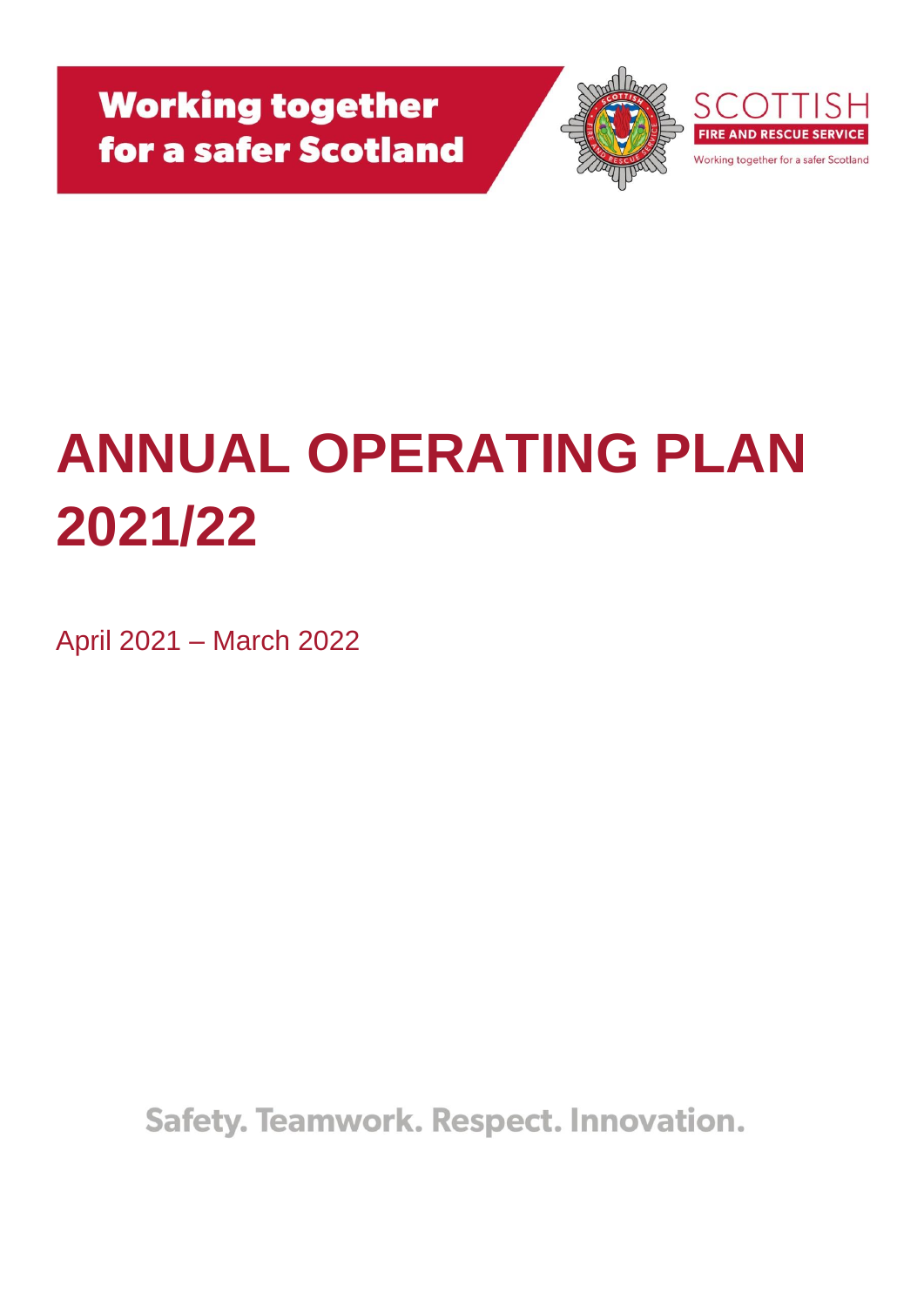#### **Introduction**

To strengthen SFRS's business planning arrangements, the Service created a 'Strategic Plan Three-Year Programme of Work' which details how we will achieve our strategic objectives over the lifetime of the Strategic Plan 2019-22.

This Annual Operating Plan is derived from this overarching corporate plan and has 27 actions that will be carried out throughout this reporting year.

The Annual Operating Plan 2021/22 has been structured to show the actions we will take to achieve the four outcomes set within the Strategic Plan 2019-22, see below. Although work for Directorates may naturally fall into just one on the below Outcomes, it is important to note that no single Directorate is responsible for the sole delivery of any of the Outcomes.

- **Outcome 1** Our collaborative and targeted **prevention** and protection activities improve community safety and wellbeing and support sustainable economic growth
- **Outcome 2**  Our flexible operational model provides an effective emergency **response** to meet diverse community risks across Scotland
- **Outcome 3** We are a great place to work where our **people** are safe, supported and empowered to deliver high performing innovative services
- **Outcome 4**  We are fully accountable and maximise our **public value** by delivering a high quality, sustainable fire and rescue service for Scotland.

The Annual Operating Plan is made up of key improvement actions. Many these actions are wide-reaching and significant in scale, and as such, there will be a requirement to carry these forward into future years for completion. Progression of actions during this specific operating period will be demonstrated through the achievement of specific key milestones. Only those milestones scheduled to commence in this operating period have been included within this plan. Additional milestones will be detailed in future operating plans to support the achievement of these actions.

### **Operating during COVID-19**

This Plan was created during the second national lockdown in Scotland as a result of the coronavirus pandemic. We have considered this operating landscape and our amended working practices during its development. However, it remains impossible for now to know the longer-term impact the virus will have upon the Service and staff.

As the Service emerges from the initial impacts of the national lockdown and moves from a response to a recovery, reset and renew mode, the implications on how the Service works and the issues we will have to manage will become more apparent. The Senior Management Board (SMB) will oversee all recovery work on behalf of the Service, and this will have significant impacts for all directorates. As the scale and impact of that work becomes apparent it will also have an impact on the content of the Annual Operating Plan 2021/22. We fully anticipate that the impact on our staff will be significant as we re-orientate towards and through the recovery period. Consequently, this will have significant impacts on the workloads of all directorates.

At this stage of the planning process the full impacts of recovery work are not fully known. It is certain that new actions for directorates will arise over the course of the year and will be incorporated into the Annual Operating Plan. Conversely, this may mean actions currently included are amended or postponed into future years as directorates re-prioritise their workloads accordingly. Any such changes will be managed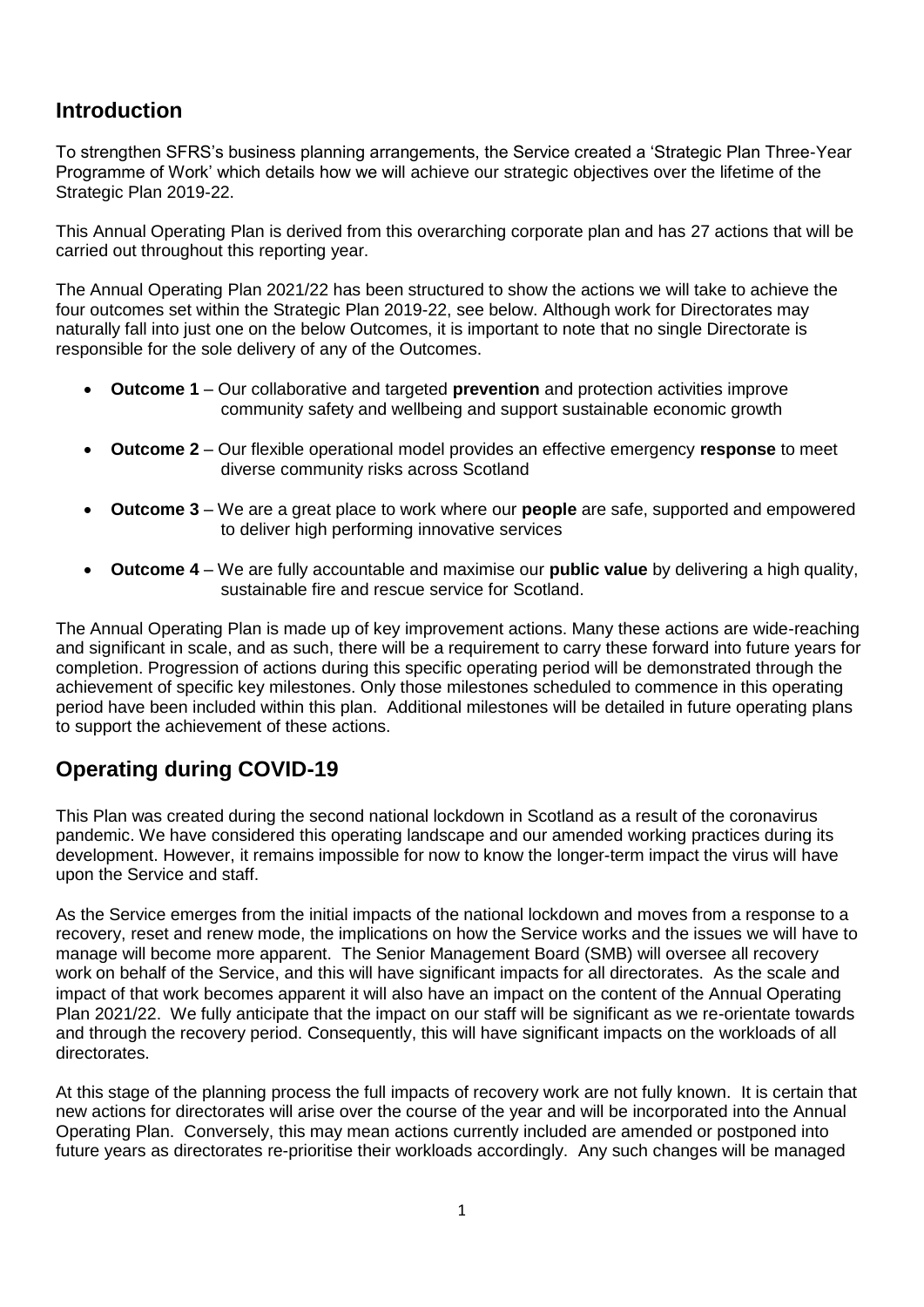through the SMB and will be reported to both the Strategic Leadership Team (SLT) and the Board for scrutiny purposes.

As such, this document will remain flexible ensuring that we can amend matters as new priorities arise within our changing operating environment. As the Plan changes, an updated version will be published with any new activities or updates clearly highlighted.

Actions will be progressed where possible, but our primary focus will be to continue to protect our people so that they can keep delivering an effective service for Scotland.

#### **Monitoring Progress**

The Head of Governance, Strategy and Performance will lead the production and co-ordination of the Annual Operating Plan and subsequent quarterly updates on behalf of the SMB. Progress reports on the Annual Operating Plan will be prepared each Quarter in the form of the Combined Risk and Performance Report. These will be monitored by the SMB who will adopt a planning and performance scrutiny role. Reports will then be shared with the SLT and the Board for scrutiny and/or noting.

SMB, who also scrutinise our Portfolio of Projects, will give our senior managers insight into the delivery requirements of our strategic activities and ensure effective delivery.

#### **Business as Usual Activity**

The Annual Operating Plan complements the many business as usual (BAU) activities that take place across the organisation. BAU activities are the normal, ongoing day to day activities of a function, team or individual which are essential to the sound operation and delivery of our services. Although not included in the Annual Operating Plan, these activities require significant resources from each of our Directorates. The planning processes implemented when developing this Plan, however, ensure that the Annual Operating Plan is flexible enough that it can be delivered alongside our BAU activities.

Each day our front-line services stand ready to respond. To enable an effective and safe response, we need to have the right people with the right skills in the right place at the right time. Significant time and effort is expended in making sure our crews and commanders are sufficiently prepared and trained, and have the right equipment and information, to deal with any type of emergency or challenge they face.

In equal measure, we are also committed to preventing emergencies happening in the first place. We work tirelessly across Scotland with national and local groups, businesses and individuals to deliver targeted messages and services to improve their safety and that of others.

Our front-line services cannot be delivered without our support functions which manage the general maintenance and security of our assets such as our ICT equipment and infrastructure, property, fleet and operational equipment. Support functions also protect our finances; making sure we have efficient transactional processes so that we can pay our people and suppliers, procure goods and services, and that we are able to keep accurate accounting records which are subject to intense scrutiny on an annual basis.

In carrying out our day to day business we must always operate responsibly, ethically and legally, with openness and transparency. Our ongoing management and assessment of risks and performance, and of our records and data, ensure that our leaders are afforded the best information to support decision making. We also make information available to our staff and the public through various accessible communication platforms, which further enables openness and transparency.

Most importantly, the SFRS would not be the highly regarded organisation it is without its people. On a day to day basis we manage a wide range of people policies and procedures to support and protect those that work for us. We manage employee benefits and health and wellbeing support arrangements to ensure that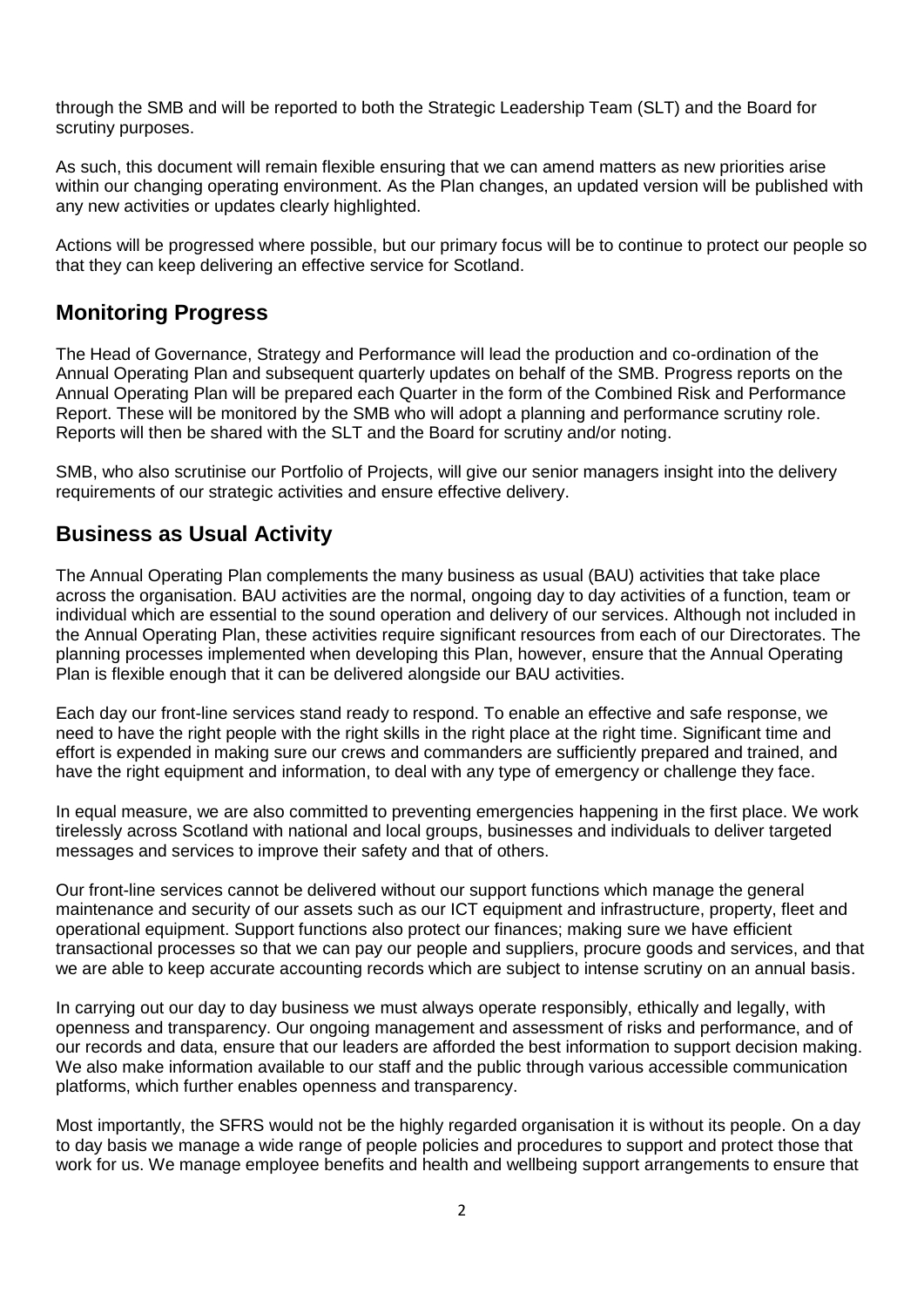our people feel valued and motivated. Our ongoing resourcing processes and development opportunities also ensure that we can continue to deliver first class services to the people of Scotland.

#### **Portfolio Office**

As well as our BAU activity and the Annual Operating Plan actions that follow, key change and improvement projects will also be progressed during the year. Determined by the high level of risks associated with their delivery, these projects will be managed and scrutinised through our Portfolio Office arrangements.

Different from the actions of the Annual Operating Plan, these projects will be overseen by our Senior Management Board, as a Programme Office Board, and progress scrutinised by the relevant Committee.

Further work on our forward planning will be carried out during this year to understand more fully the combined impact of Improvement Projects, Annual Operating Plan actions and BAU on our capacity.

The list on the following page indicates what projects we are progressing this year. Please note that this list is current as at April 2021 and may be revised during the year: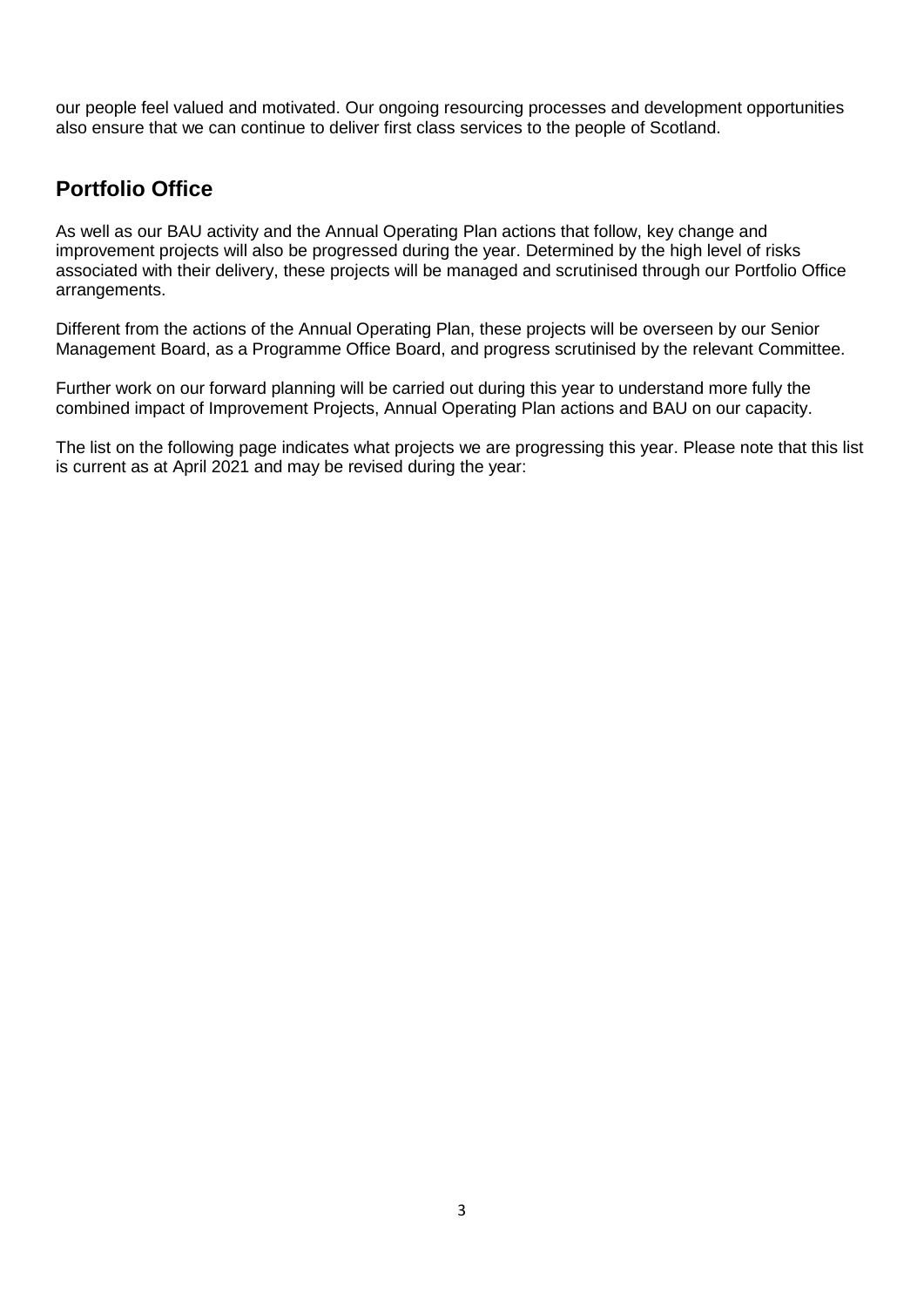| <b>Outcome</b> | Programme                     | Project                                                   | <b>Scope</b>                                                                                                                                                                                                                                                                                                                                                                                                                                                                                            | <b>Start</b><br><b>Date</b> | <b>Due</b><br><b>Date</b> |
|----------------|-------------------------------|-----------------------------------------------------------|---------------------------------------------------------------------------------------------------------------------------------------------------------------------------------------------------------------------------------------------------------------------------------------------------------------------------------------------------------------------------------------------------------------------------------------------------------------------------------------------------------|-----------------------------|---------------------------|
| 1 - Prevention | Change Portfolio              | Safe and Well                                             | To build on our existing Home Fire Safety model and<br>incorporate wider Health and Social Care<br>considerations to support those most at risk.                                                                                                                                                                                                                                                                                                                                                        | Apr-18                      | Sep-21                    |
| 2 - Response   | Change Portfolio              | <b>Mass Casualty Events</b>                               | To be confirmed.                                                                                                                                                                                                                                                                                                                                                                                                                                                                                        | <b>TBC</b>                  | <b>TBC</b>                |
|                | <b>Operations Function</b>    | <b>RVDS Strategy</b>                                      | To maximise the use and associated benefits of on-<br>call firefighters. This will ensure the provision of an<br>appropriate balance for prevention and protection,<br>and emergency response to communities across<br>Scotland.                                                                                                                                                                                                                                                                        | Sep-18                      | Mar-23                    |
|                | Service Delivery Model        | Demand Based Watch Duty<br><b>Systems</b>                 | To create a more efficient alignment between<br>appliance crewing arrangements and variations in<br>the local service delivery demand profile.                                                                                                                                                                                                                                                                                                                                                          | <b>Jun-18</b>               | Mar-23                    |
|                | <b>Service Delivery Model</b> | <b>Community Risk Index Model</b>                         | To deliver an assessment of risk and associated<br>scenario planning based on historical and predicted<br>data for the short, medium and long term. The model<br>will be accredited by Edinburgh University.                                                                                                                                                                                                                                                                                            | May-19                      | $Mar-23$                  |
|                | <b>Major Projects</b>         | Command and Control Phase 2                               | To deliver a modern, resilient and scalable command<br>and control communications system and supporting<br>infrastructure that meets the priorities of the<br>organisation in terms of improving Firefighter and<br>community safety. The initial stage of the<br>Programme has been completed with the integration<br>of eight Operations Controls into three. The focus of<br>the Programme will now be on the delivery of the<br><b>Command and Control Mobilisation System Project</b><br>outcomes. | $Jan-14$                    | <b>Dec-21</b>             |
|                | <b>Major Projects</b>         | <b>Emergency Services Network</b><br>Implementation (ESN) | To plan and implement the transition from Airwave<br>to ESN within the stated timescales, ensuring that<br>the operational impact to SFRS is minimised. This                                                                                                                                                                                                                                                                                                                                            | May-19                      | Mar-24                    |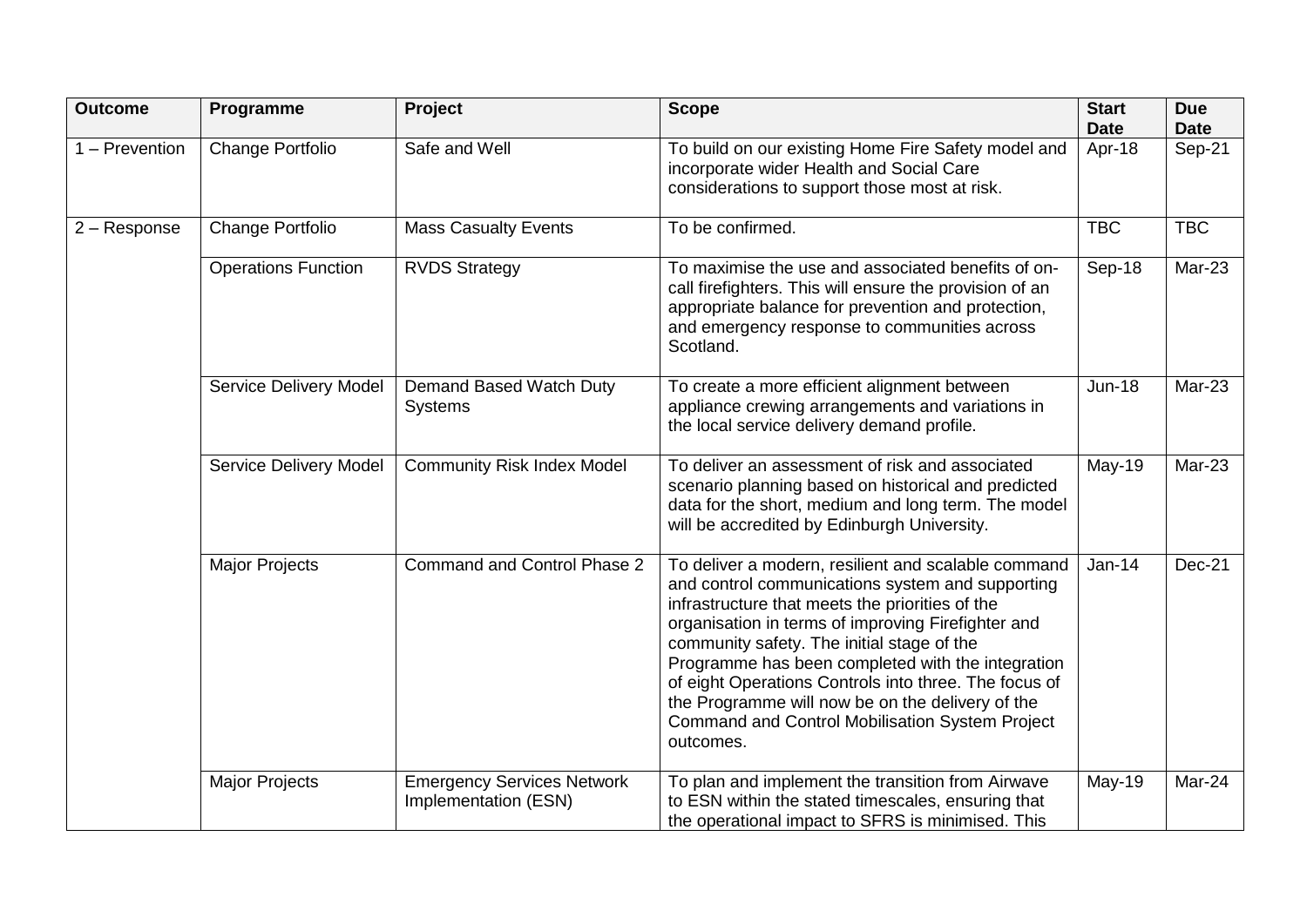|                  |                       |                                                                 | work will also ensure full integration of the ESN to<br>the new Command and Control System and all<br>associated back office systems.                                                                                                                                                                                                                                                                                                              |               |        |
|------------------|-----------------------|-----------------------------------------------------------------|----------------------------------------------------------------------------------------------------------------------------------------------------------------------------------------------------------------------------------------------------------------------------------------------------------------------------------------------------------------------------------------------------------------------------------------------------|---------------|--------|
| $3 - People$     | <b>Major Projects</b> | Protection of Vulnerable Groups<br>(PVG) Scheme                 | To determine the type of activities undertaken by<br>SFRS employees that fall within the scope of<br>regulated work, and thereafter to implement a<br>plan/timeline for all employees carrying out such<br>work to join the PVG Scheme. The primary focus is<br>on uniformed staff, however a review of all SFRS job<br>roles will also be completed to ensure a standard<br>approach to PVG Scheme membership requirements<br>across the Service. | $May-19$      | Sep-21 |
| 4 - Public Value | <b>Major Projects</b> | McDonald Road Redevelopment<br>and Museum of Fire               | To carry out a reconfiguration and refurbishment of<br>McDonald Road Fire Station to provide a modern fire<br>station, City of Edinburgh Local Senior Officer<br>headquarters, a Museum of Fire, and facilities for<br>support staff, partner agencies and the community.                                                                                                                                                                          | Apr-17        | Oct-21 |
|                  | <b>Major Project</b>  | People, Training, Finance and<br><b>Asset Management System</b> | To deliver a fully integrated solution that meets the<br>functional and business needs. The programme will<br>realise a number of business benefits for SFRS<br>including improved access for managers to business<br>data, improved business reporting, improved<br>platform to manage staff rosters, an improved user<br>experience and create business capacity through the<br>automation of processes.                                         | <b>Jun-19</b> | Mar-24 |
|                  | <b>Major Projects</b> | <b>West Asset Resource Centre</b>                               | To design and construct modern, fit for purpose<br>workshops and stores facility capable of increasing<br>the efficiency of service delivery and a rationalised<br>property estate with reduced maintenance liability<br>and operating costs, to be located on a vacant<br>site at Cambuslang to the east of the National HQ<br>and Training Centre site.                                                                                          | Aug - 20      | Dec-22 |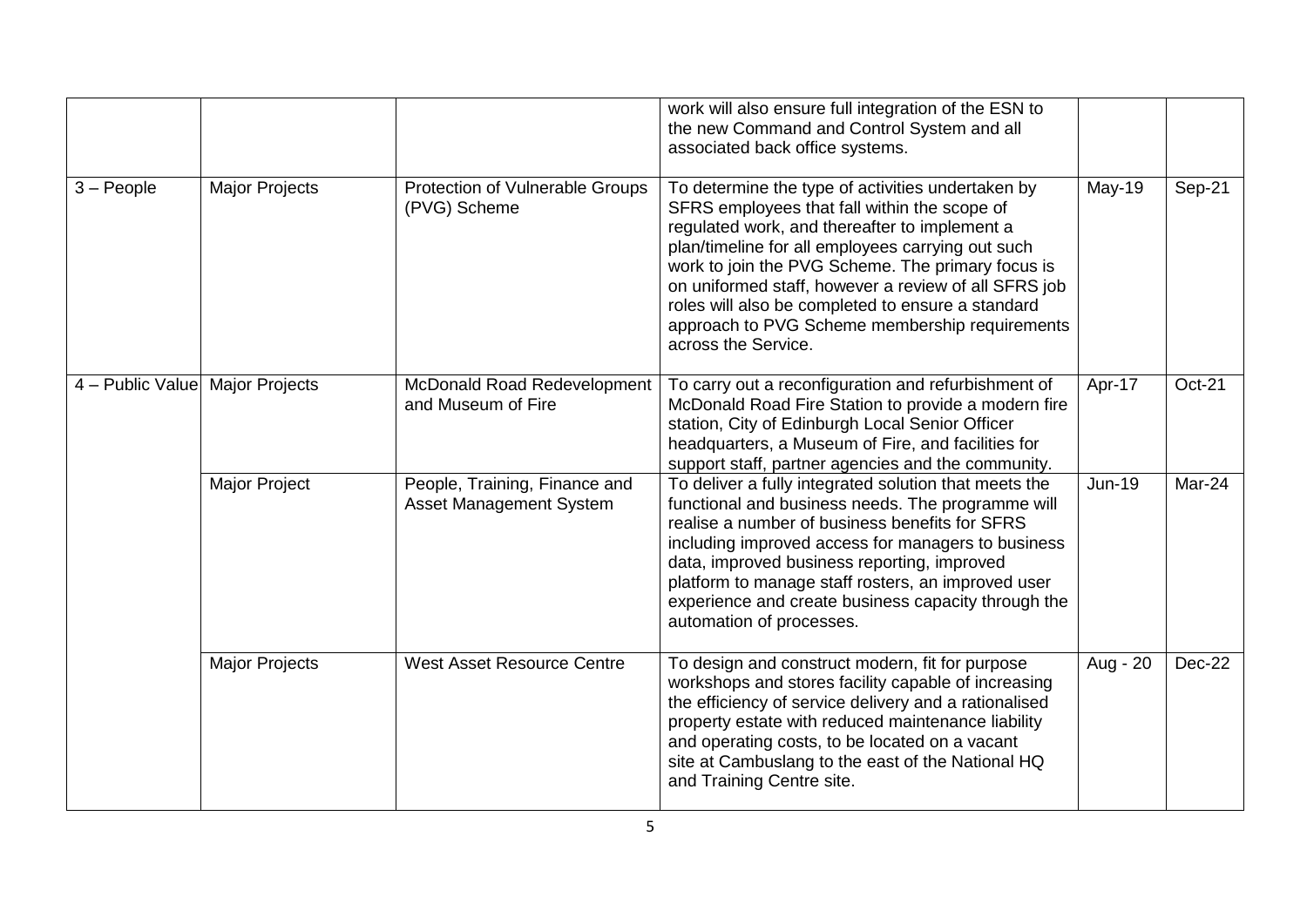## **Strategic Outcome 1: Prevention**

*Our collaborative and targeted prevention and protection activities improve community safety and wellbeing and support sustainable economic growth.*

| S01: Action 1                                                                                         | <b>Milestone</b>                                                                                                                                                          | <b>Start</b><br><b>Date</b> | <b>End</b><br><b>Date</b> | Lead<br><b>Directorate</b> | <b>Link to</b><br><b>Strategic</b><br><b>Risk</b> |
|-------------------------------------------------------------------------------------------------------|---------------------------------------------------------------------------------------------------------------------------------------------------------------------------|-----------------------------|---------------------------|----------------------------|---------------------------------------------------|
| <b>Review and</b><br>revise the<br><b>Unwanted Fire</b><br><b>Alarm Signal</b><br>(UFAS)<br>Strategy. | Conduct options appraisal of<br>models for responding to<br><b>Automatic Fire Alarm</b><br>actuations, and identify<br>preferred option following<br>public consultation. | Jan-21                      | Dec-21                    | Service<br>Delivery (P&P)  | <b>SR2, SR3</b>                                   |
| (Year 2 of 2)                                                                                         | Develop plan for implementing<br>preferred option.                                                                                                                        | $Jan-22$                    | Mar-22                    |                            |                                                   |

**Purpose:** This action forms part of a programme of work that has commenced to prioritise and manage the change from the Service's existing UFAS approaches to a new UFAS Demand Management Framework. The Framework will integrate key strategies, including resource allocation and partnership working and provide clarity and cohesiveness on what we will be doing to reduce UFAS and how we will work with partners to tackle the challenges of reducing the unwanted Automatic Fire Alarms (AFA) that cause them in the first place.

| SO1: Action 2                                                                                  | <b>Milestone</b>                                                                                                                                                                                                  | <b>Start</b><br><b>Date</b> | <b>End</b><br><b>Date</b>                  | <b>Lead</b><br><b>Directorate</b> | <b>Link to</b><br><b>Strategic</b><br><b>Risk</b> |
|------------------------------------------------------------------------------------------------|-------------------------------------------------------------------------------------------------------------------------------------------------------------------------------------------------------------------|-----------------------------|--------------------------------------------|-----------------------------------|---------------------------------------------------|
| <b>Review and</b><br>strengthen<br><b>SFRS</b><br>approach to<br>youth<br>engagement,<br>adult | <b>Review existing Youth</b><br><b>Engagement and Adult</b><br>Safeguarding materials and<br>associated policies to ensure<br>they are in line with legislation<br>and reflect service/community<br>requirements. | Apr-20                      | Sep-21                                     | Service<br>Delivery (P&P)         | SR3, SR4                                          |
| safeguarding<br>and case<br>conferences to<br>ensure<br>compliance                             | Design a training framework<br>for personnel and volunteers to<br>ensure robust health and<br>safety and safeguarding for<br>CYP operational drills.                                                              | Apr-21                      | Apr-22                                     |                                   |                                                   |
| with relevant<br>legislation.<br>(Year 2 of 3)                                                 | <b>Review SFRS and external</b><br>national policy to identify<br>legislative duties, and / or<br>named partner role in relation<br>to safeguarding.                                                              | Apr-21                      | <b>Jun-21</b>                              |                                   |                                                   |
|                                                                                                | Identify how SFRS can meet<br>legislative duties identified<br>through the provision of<br>guidance and training and<br>provide recommendations for<br>implementation.                                            | Apr-21                      | Sep-21                                     |                                   |                                                   |
| エレジュー                                                                                          | ورابط الألف<br>والمساريع والمنافذة<br>the participants of the control                                                                                                                                             |                             | والمالم اللاردي المستعار والمناجل والمناور |                                   | the control of the control of                     |

**Purpose:** This action will ensure compliance with relevant legislation. It will also promote diversity and help to ensure that young people are safe from fire and personal harm. The review of adult safeguarding will ensure legislative compliance and assist with agreed adult safeguarding referral pathways. Understanding the contributory factors, missed intervention opportunities, trends and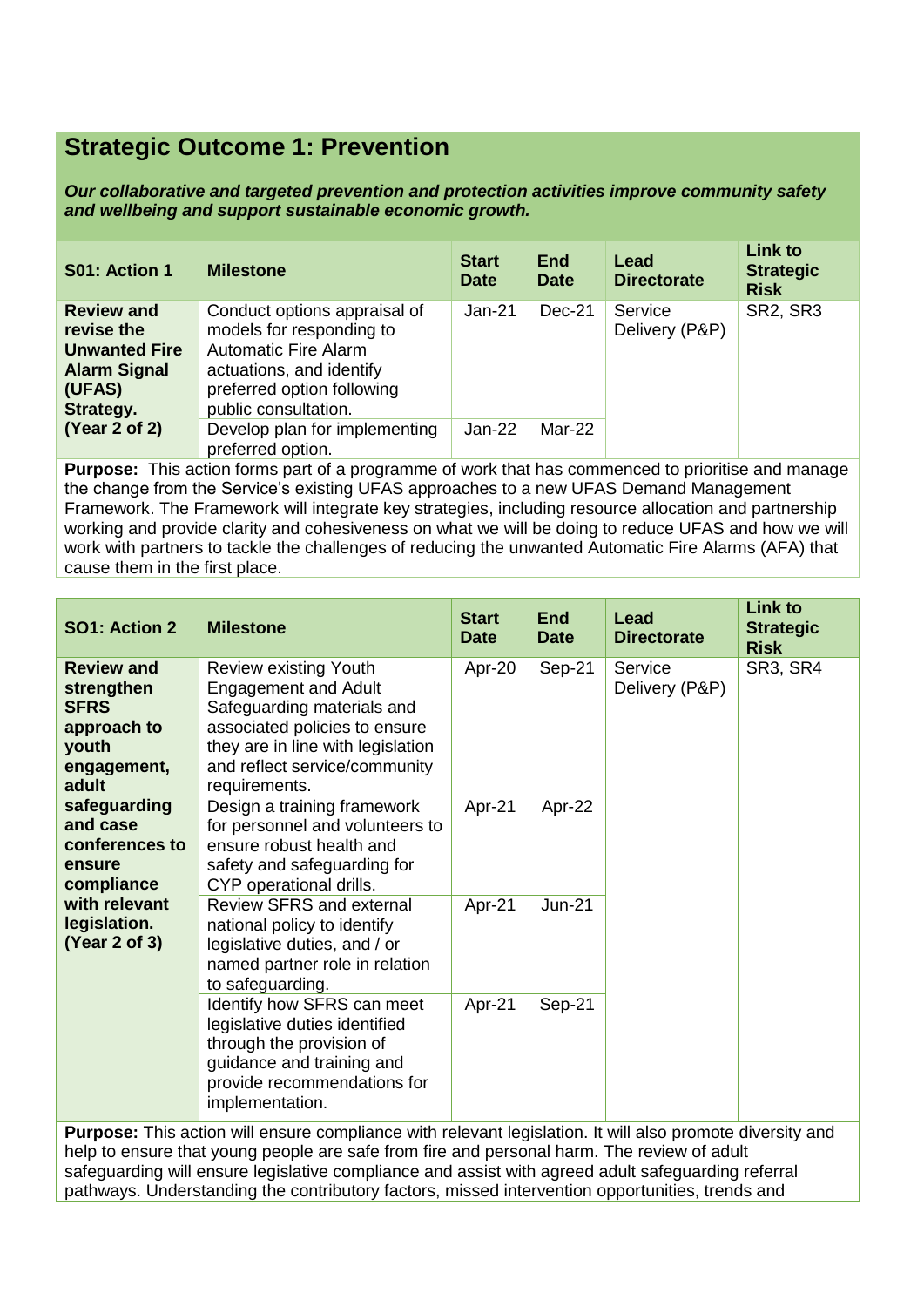outcomes from Case Conferences ensures that SFRS can adjust strategy and tactics to target the members of our communities at risk.

| S01: Action 3                                                                                       | <b>Milestone</b>                                                                                                                                                                                                | <b>Start</b><br><b>Date</b> | <b>End</b><br><b>Date</b> | Lead<br><b>Directorate</b> | <b>Link to</b><br><b>Strategic</b><br><b>Risk</b> |
|-----------------------------------------------------------------------------------------------------|-----------------------------------------------------------------------------------------------------------------------------------------------------------------------------------------------------------------|-----------------------------|---------------------------|----------------------------|---------------------------------------------------|
| <b>Agree and</b><br>implement a<br><b>SFRS specific</b><br><b>Fire Safety</b><br><b>Enforcement</b> | Agree and implement a SFRS<br>specific competency<br>Framework that will outline the<br>competency standards and<br>skills required of FSE teams.                                                               | Apr-21                      | Mar-22                    | Service<br>Delivery (P&P)  | SR3, SR4,<br>SR <sub>5</sub>                      |
| (FSE)<br><b>Competency</b><br><b>Framework to</b><br>align with<br>national                         | Seek and produce a<br>development pathway for FSE<br>that will maintain skills and<br>provide a dedicated promotion<br>pathway within the function.                                                             | Apr-21                      | Mar-22                    |                            |                                                   |
| guidance.<br>(Year 1 of 1)                                                                          | <b>TBC</b><br>Apr-21<br>Implement and procure an<br>accredited training package for<br>new Fire Safety Enforcement<br>and Fire Engineering officers<br>which aligns to the agreed<br>Competency Framework.      |                             |                           |                            |                                                   |
|                                                                                                     | Undertake a review of the risk<br>rating methodology to<br>determine local and national<br>priorities in line with the<br><b>National Fire Chiefs Council</b><br>review into Risk Based<br>Inspection Programs. | Apr-21                      | Mar-22                    |                            |                                                   |
|                                                                                                     | <b>Purpose:</b> Following the work undertaken post Grenfell, the importance of competency is being                                                                                                              |                             |                           |                            |                                                   |

reinforced across all sectors. This action will reduce risk to the organisation from challenge in competency and provide a framework to ensure all FSE teams are adequately trained, skilled and maintaining their competence. This will also retain the skills developed within the function through a development pathway and consider any revisions required to manage community risk.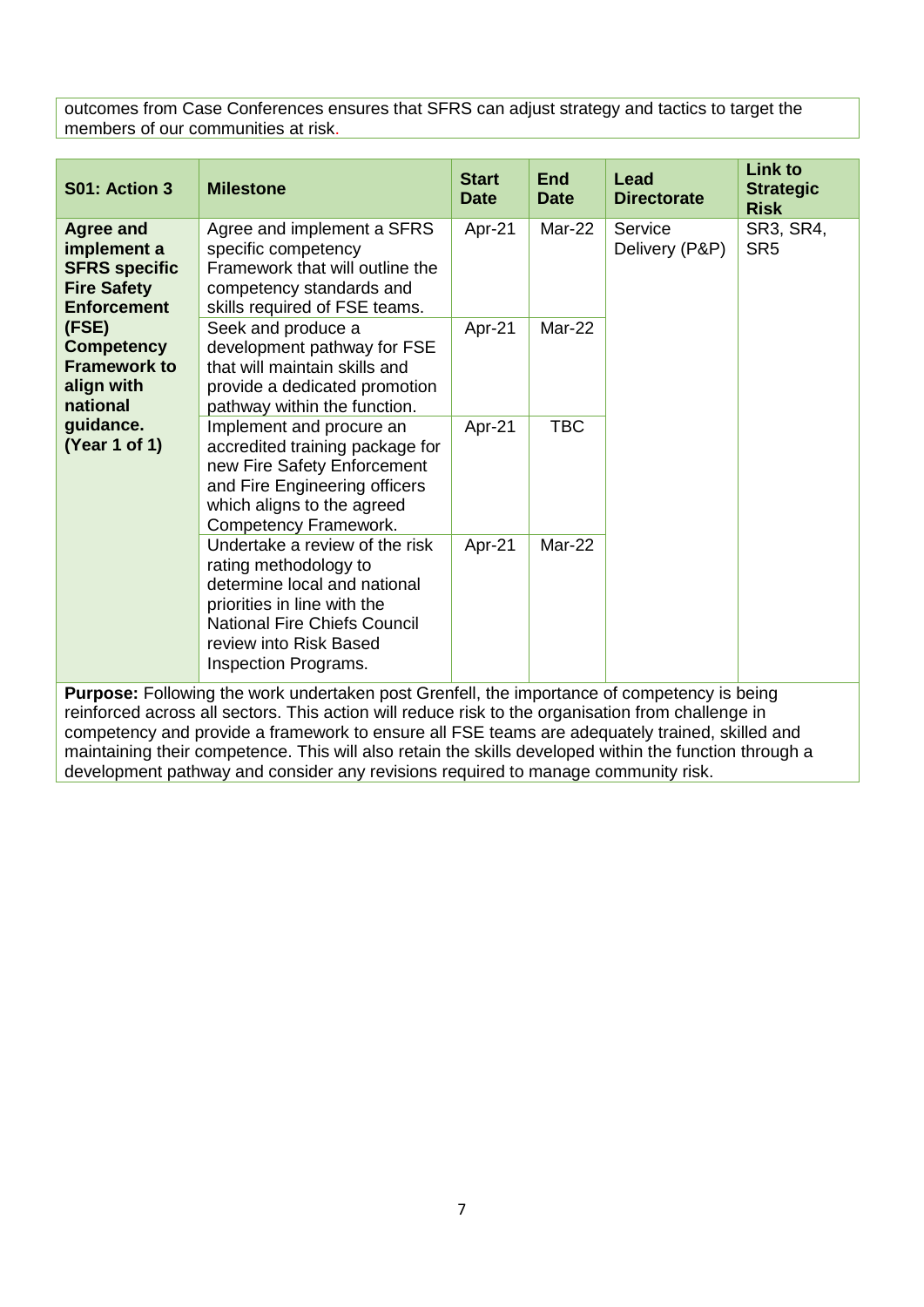| S01: Action 4                                      | <b>Milestone</b>                                                                    | <b>Start</b><br><b>Date</b> | <b>End</b><br><b>Date</b> | Lead<br><b>Directorate</b> | <b>Link to</b><br><b>Strategic</b><br><b>Risk</b> |
|----------------------------------------------------|-------------------------------------------------------------------------------------|-----------------------------|---------------------------|----------------------------|---------------------------------------------------|
| <b>Manage the</b><br>commissioning                 | Identify and agree the Museum<br>layout and exhibits.                               | Apr-21                      | $May-21$                  | Service<br>Delivery (P&P)  | <b>SR3, SR5</b>                                   |
| of the new<br><b>SFRS museum.</b><br>(Year 1 of 1) | Agree the Museum resources<br>and organisation, including<br>recruitment of staff.  | Apr-21                      | Aug-21                    |                            |                                                   |
|                                                    | Construction and fit-out of the<br>Museum.                                          | Jun- 21                     | Sep-21                    |                            |                                                   |
|                                                    | Recruit volunteers and develop<br>policies and procedures to<br>operate the Museum. | Apr-21                      | Sep-21                    |                            |                                                   |
|                                                    | Open the Museum to the<br>Public.                                                   | Sep-21                      | <b>Nov-21</b>             |                            |                                                   |

**Purpose:** SFRS are committed to the design and development a fire museum, located at McDonald Road, Edinburgh, to showcase Scotland's rich fire history. This action will see SFRS work with the Fire and Rescue Heritage Scotland Board to commission and develop *The Museum of Scottish Fire Heritage.* The Museum will act as a key engagement tool for the Service, supporting Prevention and Protection work through the museum content and associated engagement sessions.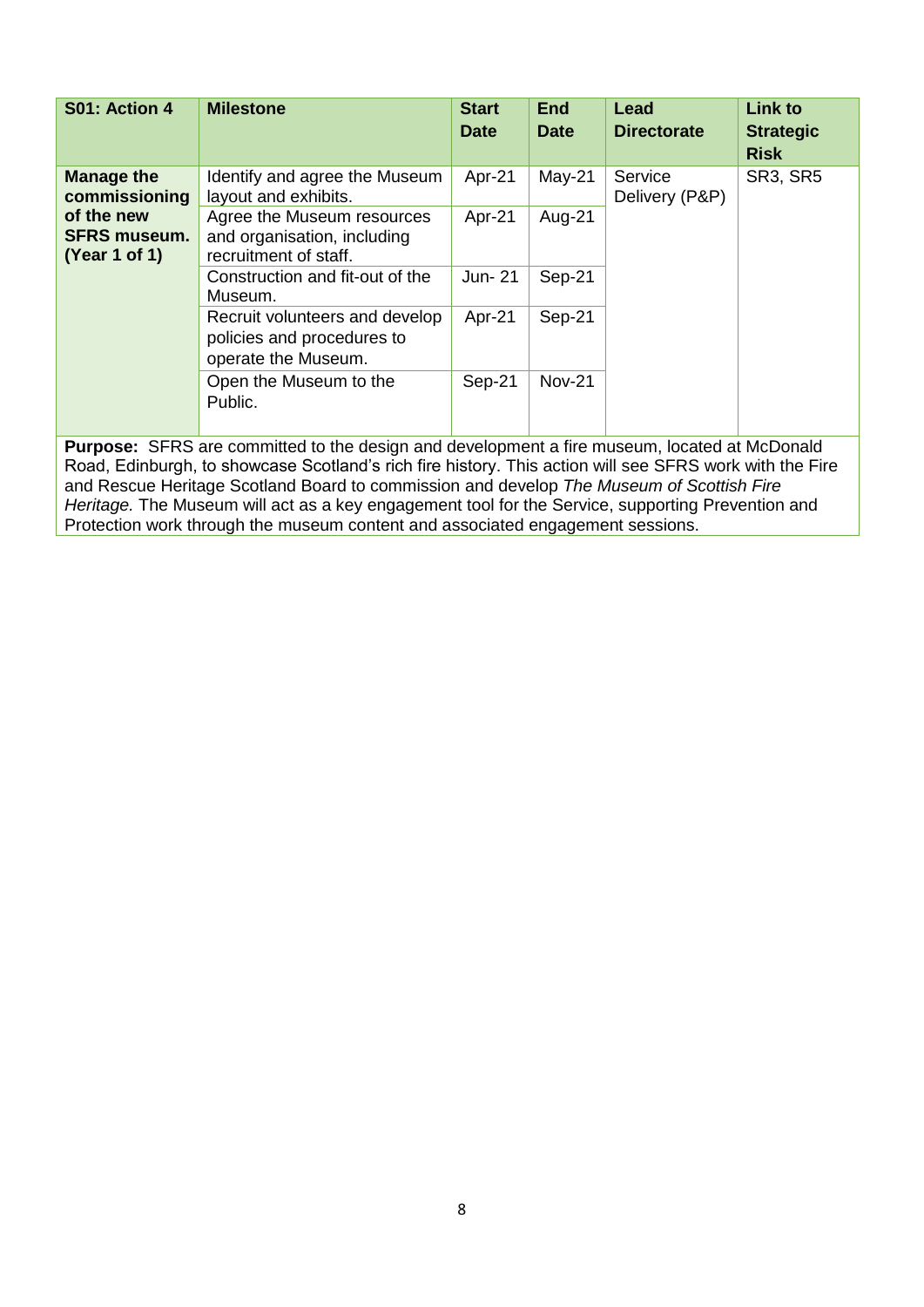## **Strategic Outcome 2: Response**

*Our flexible operational model provides an effective emergency response to meet diverse community risks across Scotland.*

| SO2: Action 1                                                                                                                       | <b>Milestone</b>                         | <b>Start</b><br><b>Date</b> | <b>End</b><br><b>Date</b> | <b>Lead Directorate Strategic</b> | <b>Link to</b><br><b>Risk</b> |
|-------------------------------------------------------------------------------------------------------------------------------------|------------------------------------------|-----------------------------|---------------------------|-----------------------------------|-------------------------------|
| <b>Complete the</b><br>development<br>phase to<br>produce and<br>publish an SFRS<br><b>Operations</b><br>Strategy.<br>(Year 2 of 2) | Production of an Operations<br>Strategy. | Apr-21                      | Mar-22                    | Service Delivery<br>(Operations)  | SR1, SR3,<br>SR <sub>8</sub>  |

**Purpose:** This action will see the production of a coherent strategy that details how Service Delivery will support the SFRS Strategic Plan. It will help identify how we will provide greater access to specialist resources tailored to local needs; protect and enhance the frontline; and will improve community resilience through partnership working and collaboration.

| SO2: Action 2                                                                                             | <b>Milestone</b>                                  | <b>Start</b><br><b>Date</b> | <b>End</b><br><b>Date</b> | Lead<br><b>Directorate</b>              | Link to<br><b>Strategic</b><br><b>Risk</b> |
|-----------------------------------------------------------------------------------------------------------|---------------------------------------------------|-----------------------------|---------------------------|-----------------------------------------|--------------------------------------------|
| <b>Plan and</b><br>deliver a<br>number of<br>national events<br>taking place<br>across<br><b>Scotland</b> | Conference of the Parties<br>(COP26) - Planning.  | $Dec-19$                    | <b>Nov-21</b>             | <b>Service Delivery</b><br>(Operations) | SR <sub>3</sub>                            |
|                                                                                                           | COP26 - Engagement with<br>multi-agency partners. | $Dec-19$                    | <b>Nov-21</b>             |                                         |                                            |
| during 2020/21<br>and ensure<br>that SFRS<br><b>Operational</b>                                           | COP26 - Delivery.                                 | $Oct-21$                    | <b>Nov-21</b>             |                                         |                                            |
| <b>Response</b><br>remains<br>resilient                                                                   | COP26 - Recovery.                                 | <b>Nov-21</b>               | $Dec-21$                  |                                         |                                            |
| throughout<br>these events.<br>(Year 2 of 2)                                                              | COP26 - Reporting/Debrief.                        | <b>Nov-21</b>               | Mar-22                    |                                         |                                            |

**Purpose:** This action will ensure that SFRS has C3 (command, control and coordination) preparations in place to deal with the expected impact over and above business as usual for significant, planned national events. The above milestones relate to the specific actions for this reporting year.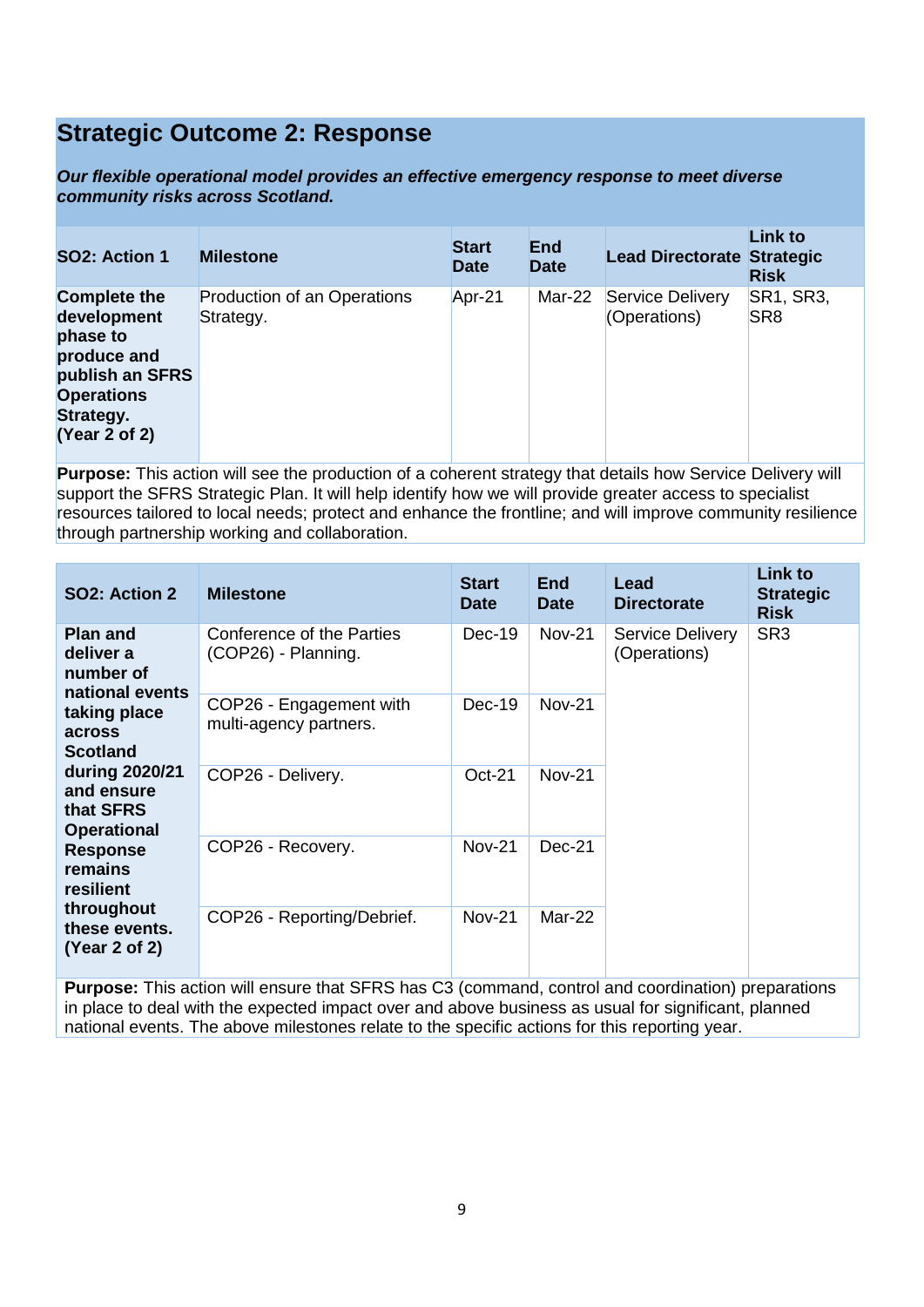| SO3: Action 3                                                                                                             | <b>Milestone</b>                                                                                                                                            | <b>Start</b><br><b>Date</b> | <b>End</b><br><b>Date</b> | Lead<br><b>Directorate</b>        | <b>Link to</b><br><b>Strategic</b><br><b>Risk</b> |
|---------------------------------------------------------------------------------------------------------------------------|-------------------------------------------------------------------------------------------------------------------------------------------------------------|-----------------------------|---------------------------|-----------------------------------|---------------------------------------------------|
| Introduce a<br><b>Clinical</b><br>Governance<br>regime for<br><b>Operational</b><br><b>Patient Care.</b><br>(Year 1 of 1) | Prepare and deliver a<br>Memorandum of<br>Understanding between the<br><b>SFRS and the Scottish</b><br><b>Ambulance Service for Clinical</b><br>Governance. | Apr-21                      | $Jul-21$                  | Training, Safety<br>and Assurance | <b>SR1, SR3,</b><br><b>SR4, SR5,</b><br>SR6, SR7. |
|                                                                                                                           | Oversee a Clinical<br>Governance Review of current<br>medical / trauma training and<br>practices within SFRS.                                               | Aug-21                      | $Dec-21$                  |                                   |                                                   |
|                                                                                                                           | Produce a report with<br>recommendations arising from<br>the Clinical Governance<br>Review.                                                                 | $Jan-22$                    | Feb-22                    |                                   |                                                   |

**Purpose:** This action will introduce clinical governance which is embedded in all aspects of first aid and casualty care. As we provide casualty care to members of the public who are injured at the scene of an emergency incident, clinical governance will ensure that appropriate risk assessments are made and training needs are defined, relevant and delivered to the required standards with equipment that is fit for purpose.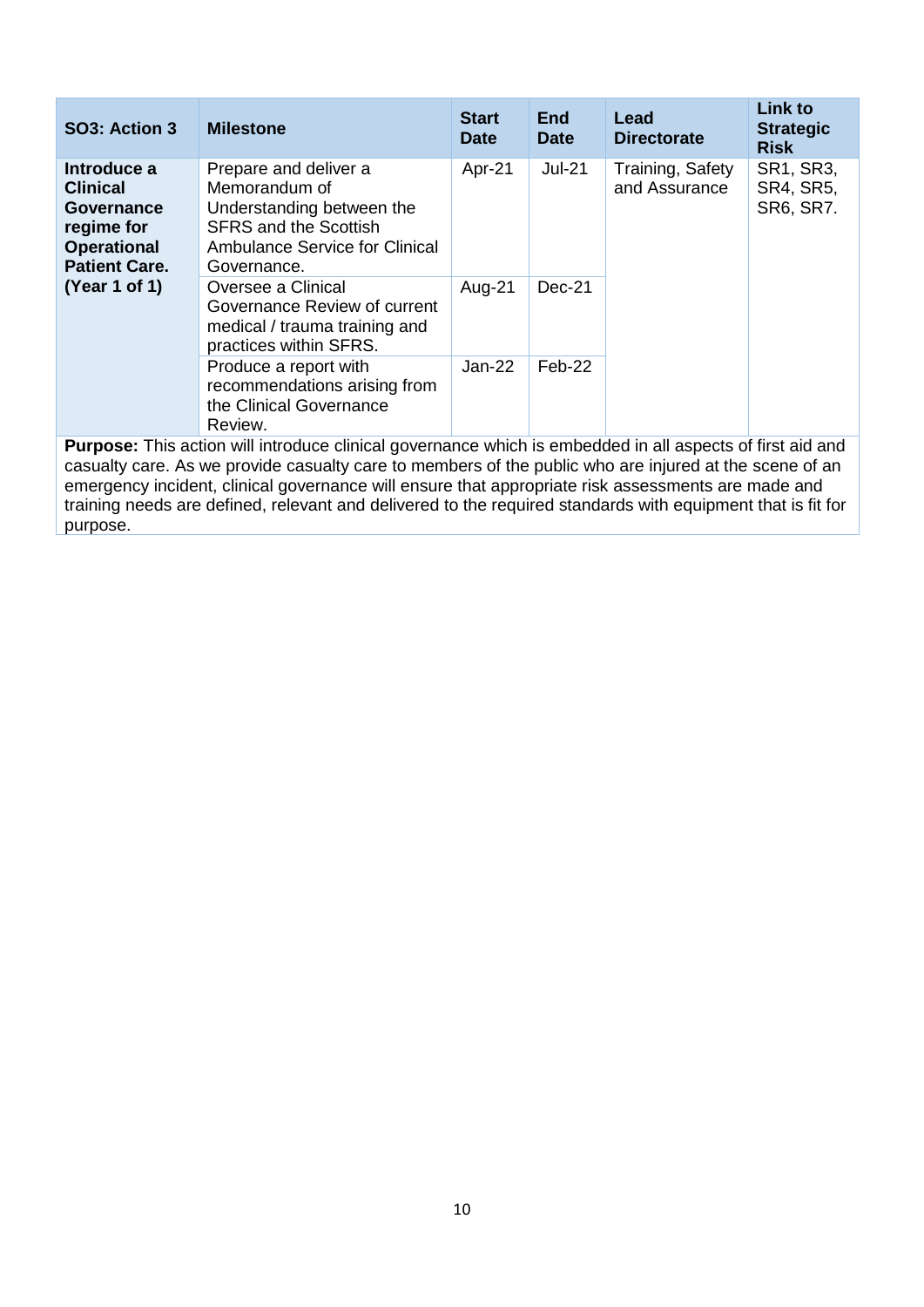# **Strategic Outcome 3: People**

*We are a great place to work where our people are safe, supported and empowered to deliver high performing innovative services.*

| SO3: Action 1                                                                                                                                                               | <b>Milestone</b>                                                                                                                                                                                                             | <b>Start</b><br><b>Date</b> | <b>End</b><br><b>Date</b> | Lead<br><b>Directorate</b>                  | <b>Link to</b><br><b>Strategic</b><br><b>Risk</b> |
|-----------------------------------------------------------------------------------------------------------------------------------------------------------------------------|------------------------------------------------------------------------------------------------------------------------------------------------------------------------------------------------------------------------------|-----------------------------|---------------------------|---------------------------------------------|---------------------------------------------------|
| Support,<br>promote and<br>monitor the<br>development<br>of a positive<br>transparent<br>working<br>culture that is<br>aligned with<br><b>SFRS values.</b><br>(Year 2 of 3) | Implement the Building the<br><b>Future Together Programme</b><br>(Organisational Effectiveness<br>and Staff Engagement<br>Framework) enabling the<br>foundation and conditions for<br>the delivery of the Future<br>Vision. | Oct-20                      | $Sep-23$                  | People and<br>Organisational<br>Development | SR <sub>5</sub>                                   |

**Purpose:** This action will see the implementation of the Building the Future Together Programme. This Framework aims to create the environment and conditions to support our workforce to think innovatively, empower our leaders, build on our skills, competencies and behaviours and deliver a service that is 'fit for the future'. All of this must be built on a foundation of clear structures, systems and processes to ensure that our organisational infrastructure can support the future direction of travel.

| SO3: Action 2                                                                                                        | <b>Milestone</b>                                                                                                                                                                                                                                                                | <b>Start</b><br><b>Date</b> | <b>End</b><br><b>Date</b> | <b>Lead</b><br><b>Directorate</b>           | <b>Link to</b><br><b>Strategic</b><br><b>Risk</b> |  |                 |
|----------------------------------------------------------------------------------------------------------------------|---------------------------------------------------------------------------------------------------------------------------------------------------------------------------------------------------------------------------------------------------------------------------------|-----------------------------|---------------------------|---------------------------------------------|---------------------------------------------------|--|-----------------|
| <b>Deliver</b><br><b>Strategic</b><br><b>Workforce</b><br><b>Planning and</b><br><b>Resourcing.</b><br>(Year 1 of 2) | Strengthen and continually<br>review our approach to<br>Strategic Resource Planning,<br>ensuring that SFRS current<br>and future workforce needs<br>are understood and planned<br>for.                                                                                          | Apr-20                      | Mar-23                    | People and<br>Organisational<br>Development |                                                   |  | SR <sub>5</sub> |
|                                                                                                                      | Develop and deliver a recovery<br>strategy for of all staff groups<br>to address impact of reduced<br>resourcing activity due to the<br>COVID-19 pandemic.                                                                                                                      | Apr-21                      | $Mar-23$                  |                                             |                                                   |  |                 |
|                                                                                                                      | Progress a review of<br><b>Recruitment and Selection</b><br>methods and assessments for<br>all staff groups and deliver a<br>continuous improvement<br>programme of activity to<br>ensure all associated<br>processes and practices are<br>consistent, fair and<br>transparent. | Apr-21                      | Mar-23                    |                                             |                                                   |  |                 |
|                                                                                                                      | <b>Purpose:</b> This action will ensure a strategic focus is maintained on our ability to have our workforce                                                                                                                                                                    |                             |                           |                                             |                                                   |  |                 |

resourced to delivery our statutory responsibilities.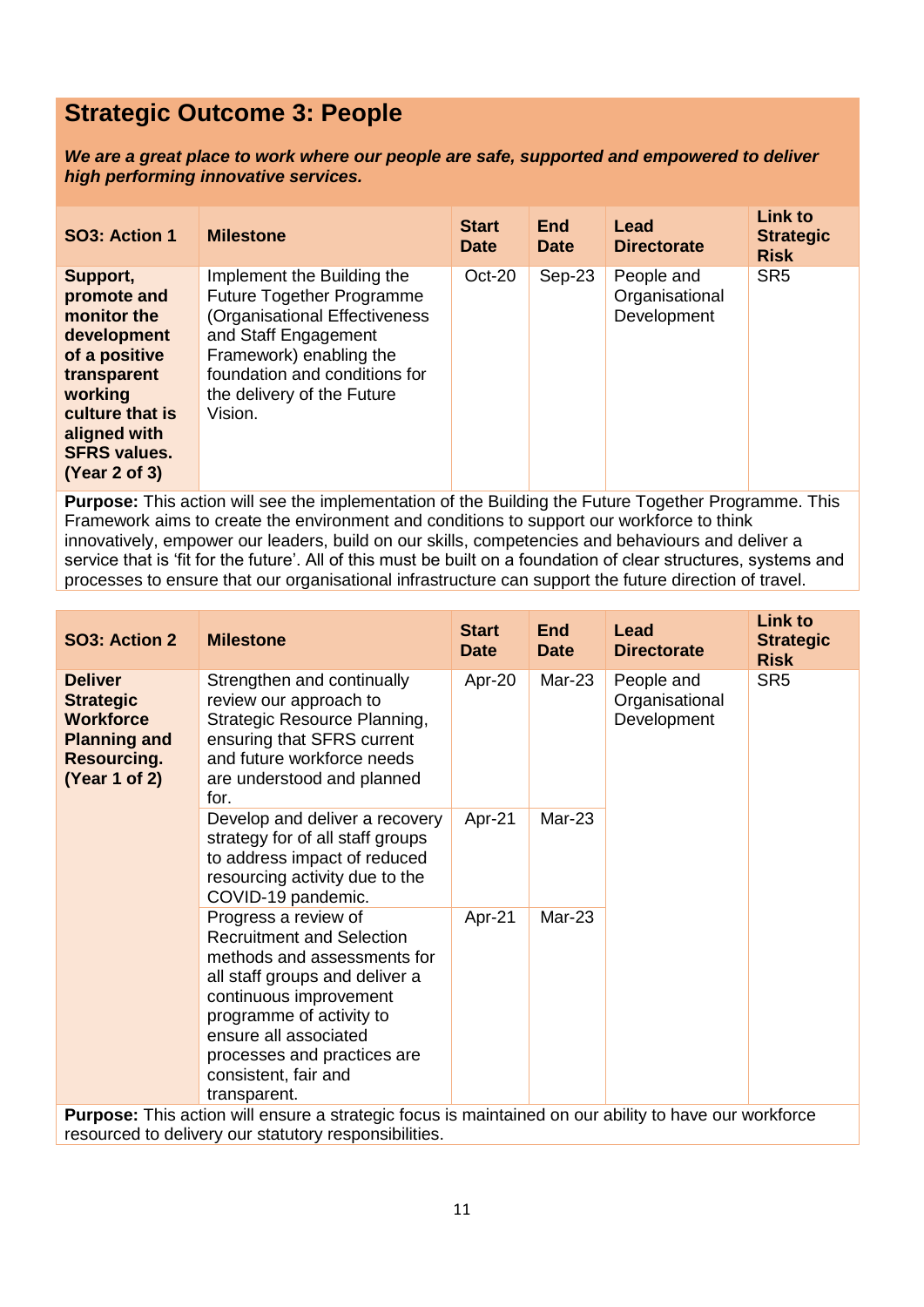| SO3: Action 3                                                                                  | <b>Milestone</b>                                                                                                                                                                                      | <b>Start</b><br><b>Date</b>                                     | <b>End</b><br><b>Date</b> | Lead<br><b>Directorate</b> | <b>Link to</b><br><b>Strategic</b><br><b>Risk</b> |
|------------------------------------------------------------------------------------------------|-------------------------------------------------------------------------------------------------------------------------------------------------------------------------------------------------------|-----------------------------------------------------------------|---------------------------|----------------------------|---------------------------------------------------|
| <b>Strengthen</b><br><b>SFRS</b><br>approach to<br><b>Talent</b><br><b>Management</b><br>and   | Implement Leadership<br>Development Centres in<br>support of the SFRS Strategic<br><b>Workforce and Resource Plan</b><br>priorities and wider succession<br>planning.                                 | Apr-20<br>Mar-22<br>People and<br>Organisational<br>Development |                           | SR <sub>5</sub>            |                                                   |
| <b>Development</b><br>which<br>identifies and<br>develops<br>capacity and<br>capability at all | Complete virtual<br>implementation and evaluation<br>of the Leadership for Change<br>Programme across identified<br>Middle and Strategic Manager<br>target audience.                                  | Apr-20                                                          | Sep-22                    |                            |                                                   |
| levels.<br>(Year 3 of 3)                                                                       | <b>Review Learning Needs</b><br>Analysis arrangements and<br>implement learning partner<br>arrangements to remain<br>responsive organisational<br>operating environment and<br>employee requirements. | Apr-21                                                          | Mar-22                    |                            |                                                   |

**Purpose:** This action will enable us to continue to strengthen the leadership capability and capacity at all levels within the Service via the delivery of our Leadership Development Programmes, in line with the business planning cycle. The implementation of learning partner arrangements will enable responsive alignment of development initiatives and resources to complex and uncertain organisational operating environment and resulting employee requirements.

| SO3: Action 4                                                                                                                                                  | <b>Milestone</b>                                                                                                                                                                                                                                                                    | <b>Start</b><br><b>Date</b> | <b>End</b><br><b>Date</b> | Lead<br><b>Directorate</b>                  | <b>Link to</b><br><b>Strategic</b><br><b>Risk</b> |
|----------------------------------------------------------------------------------------------------------------------------------------------------------------|-------------------------------------------------------------------------------------------------------------------------------------------------------------------------------------------------------------------------------------------------------------------------------------|-----------------------------|---------------------------|---------------------------------------------|---------------------------------------------------|
| <b>Strengthen</b><br>arrangements<br>to help support<br>and improve<br>staff general<br>wellbeing to<br>safely and<br>effectively<br>undertake their<br>roles. | Deliver planned actions as<br>detailed in the Clinical<br>Governance Action Plan<br>structured around the key<br>themes of Clinical Audit,<br><b>Clinical Effectiveness, Staff</b><br>Management, Education and<br>Training, Service User<br>Experience, Information<br>Management. | Apr-20                      | Mar-24                    | People and<br>Organisational<br>Development | <b>SR4, SR5</b>                                   |
| (Year 2 of 4)                                                                                                                                                  | In collaboration with external<br>partners, undertake research<br>project to inform SFRS fire<br>ground fitness assessment<br>and introduce muscular<br>strength and endurance<br>assessments.                                                                                      | Apr-21                      | $Mar-22$                  |                                             |                                                   |

**Purpose:** This action will provide proactive and innovative approaches to support managers and staff to ensure that individuals have the physical abilities to be safe and effective in their role and reduce periods of absence associated with health conditions. This will include the promotion and development of physical fitness to reduce risk of individuals being removed from operational duty due to physical fitness, reduce risk of musculoskeletal injury and associated absence.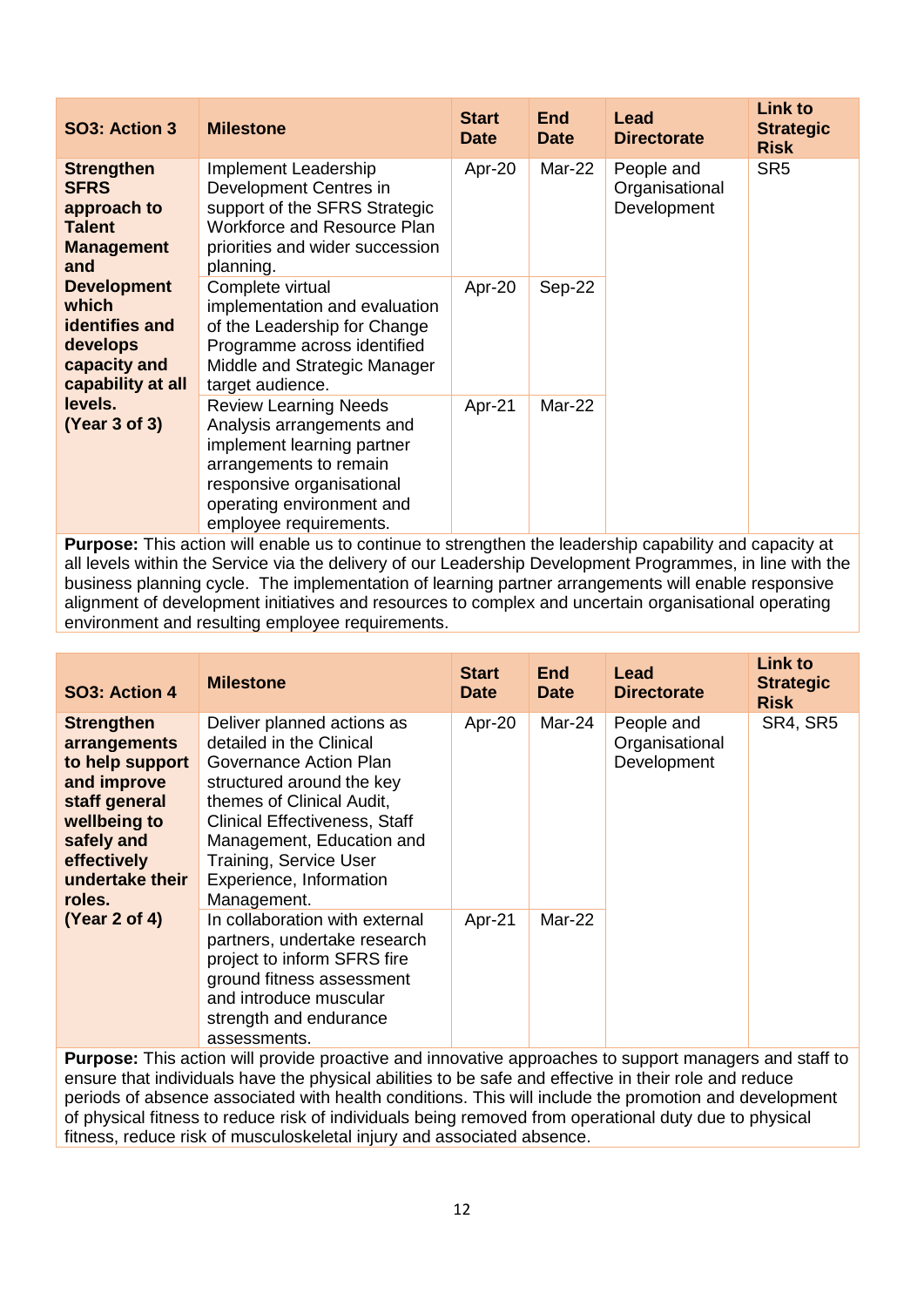| SO3: Action 5                                                              | <b>Milestone</b>                                                                                    | <b>Start</b><br><b>Date</b> | <b>End</b><br><b>Date</b> | Lead<br><b>Directorate</b>                  | <b>Link to</b><br><b>Strategic</b><br><b>Risk</b> |
|----------------------------------------------------------------------------|-----------------------------------------------------------------------------------------------------|-----------------------------|---------------------------|---------------------------------------------|---------------------------------------------------|
| Implement the<br><b>Mental Health</b><br><b>Strategy to</b><br>promote and | Integrate mental health and<br>wellbeing into training and<br>leadership development<br>programmes. | Apr-21                      | $Mar-23$                  | People and<br>Organisational<br>Development | SR4, SR5                                          |
| mainstream<br>positive mental<br>health.<br>(Year 1 of 3)                  | Establish and implement the<br>annual health campaign<br>calendar.                                  | Apr-21                      | Mar-22                    |                                             |                                                   |

**Purpose:** This action will help to ensure that the mental health and wellbeing of our staff is supported by providing early and ongoing tools and interventions to help prevent long-term absences relating to mental health. It also aims to develop a culture of openness and stigma reduction by providing mental health awareness and training to support managers' awareness of mental health issues and provide guidance on how to support employees.

| SO3: Action 6                                                                                                                                                                       | <b>Milestone</b>                                                                                                                                                     | <b>Start</b><br><b>Date</b> | <b>End</b><br><b>Date</b> | <b>Lead Directorate Strategic</b> | <b>Link to</b><br><b>Risk</b> |
|-------------------------------------------------------------------------------------------------------------------------------------------------------------------------------------|----------------------------------------------------------------------------------------------------------------------------------------------------------------------|-----------------------------|---------------------------|-----------------------------------|-------------------------------|
| <b>Progress the</b><br>development of<br>an in-house<br><b>Health and</b><br><b>Safety</b><br><b>Management</b><br><b>Information</b><br><b>System</b><br>(HSMIS).<br>(Year 2 of 2) | Launch Premise Inspection, Risk<br><b>Assessment and Manual</b><br>Handling Assessment modules.                                                                      | Apr-21                      | Jun-21                    | Training, Safety<br>and Assurance | SR4, SR5                      |
|                                                                                                                                                                                     | Complete programme of<br>technical design and<br>development of: Workplace<br>Transport; First Aid; and Control<br>of Substances Hazardous to<br>Health Regulations. | Apr-21                      | <b>Jul-21</b>             |                                   |                               |
|                                                                                                                                                                                     | Test and launch modules:<br>Workplace Transport; First Aid;<br>and Control of Substances<br>Hazardous to Health<br>Regulations.                                      | <b>Jul-21</b>               | Sep-21                    |                                   |                               |
|                                                                                                                                                                                     | Complete programme of<br>technical design and<br>development of PUWER<br>and Fire modules.                                                                           | <b>Jul-21</b>               | <b>Oct-21</b>             |                                   |                               |
|                                                                                                                                                                                     | <b>Test and launch PUWER</b><br>and Fire modules.                                                                                                                    | <b>Nov-21</b>               | Feb-22                    |                                   |                               |

**Purpose:** This action will provide SFRS with an electronic system to record and monitor Health and Safety events reducing the administrative burden on staff and increasing reporting capability. The system will reflect SFRS' procedures, templates, policy and statutory requirements e.g. risk assessments and manual handling.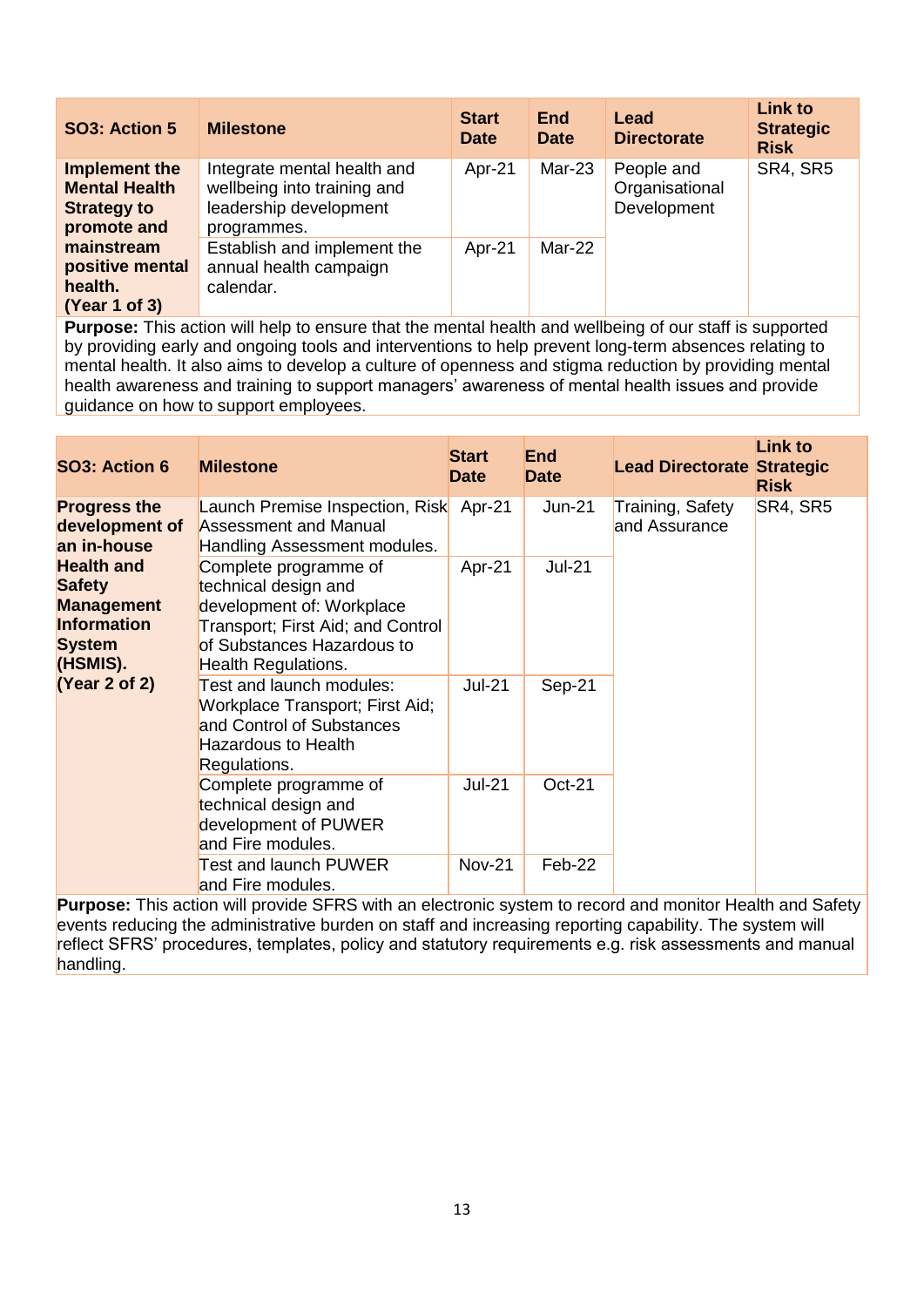| SO3: Action 7                                                    | <b>Milestone</b>                                                                                                                                                              | <b>Start</b><br><b>Date</b> | <b>End</b><br><b>Date</b> | Lead<br><b>Directorate</b> | <b>Link to</b><br><b>Strategic</b><br><b>Risk</b> |
|------------------------------------------------------------------|-------------------------------------------------------------------------------------------------------------------------------------------------------------------------------|-----------------------------|---------------------------|----------------------------|---------------------------------------------------|
| <b>Develop a SFRS</b><br><b>Communications</b><br>and Engagement | Review and benchmark<br><b>Jul-21</b><br>$Sep-21$<br><b>Strategic</b><br>Planning,<br>communications strategies<br>from other organisations.                                  | Performance                 | SR <sub>8</sub>           |                            |                                                   |
| <b>Strategy for</b><br>$2021 - 23.$<br>(Year 1 of 2)             | Engage with Strategic<br>Leadership Team/Senior<br>Management Board to identify<br>what gaps need to be<br>addressed in an SFRS<br>Communications and<br>Engagement Strategy. | <b>Jul-21</b>               | Sep-21                    | and<br>Communications      |                                                   |
|                                                                  | Draft overarching<br><b>Communications Strategy</b><br>framework and principles and<br>identify key areas for<br>development.                                                 | $Oct-21$                    | $Dec-21$                  |                            |                                                   |
|                                                                  | <b>Publish final Communications</b><br>and Engagement Strategy.                                                                                                               | Jan-22                      | Mar-22                    |                            |                                                   |

**Purpose:** This action will provide a document that outlines how we plan to communication with our staff, the public and our stakeholders. The Strategy aims to improve communications to these groups leading to them being better informed and engaged with our activities and messaging.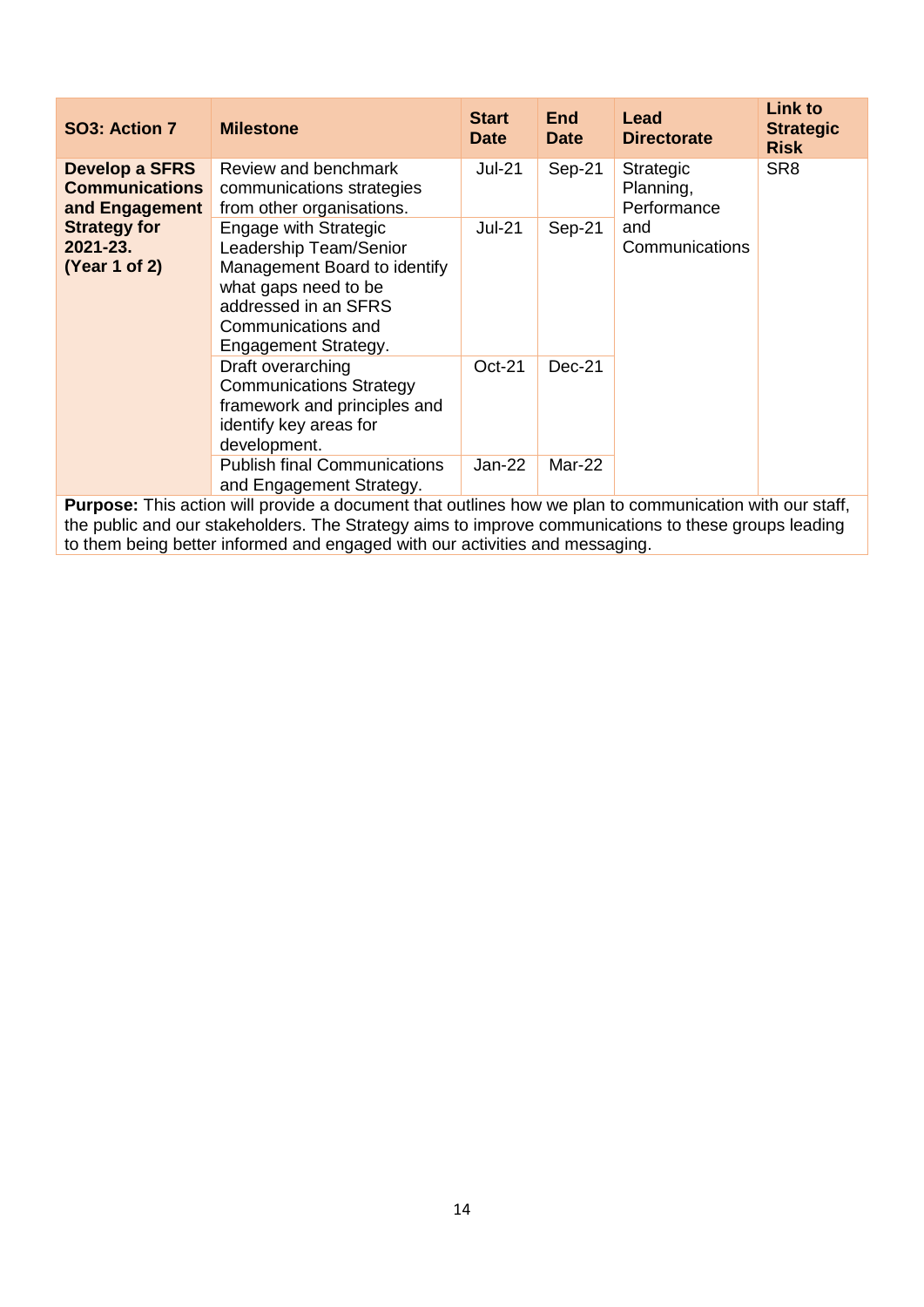# **Strategic Outcome 4: Public Value**

*We are fully accountable and maximise our public value by delivering a high quality, sustainable fire and rescue service for Scotland.*

| SO4: Action 1                                                                                                                                                                              | <b>Milestone</b>                                                                  | <b>Start</b><br><b>Date</b> | <b>End</b><br><b>Date</b> | Lead<br><b>Directorate</b> | <b>Link to</b><br><b>Strategic</b><br><b>Risk</b> |
|--------------------------------------------------------------------------------------------------------------------------------------------------------------------------------------------|-----------------------------------------------------------------------------------|-----------------------------|---------------------------|----------------------------|---------------------------------------------------|
| <b>Maintain and</b><br>develop robust<br><b>Cyber Security</b><br>minimising the<br>opportunity for<br><b>Cyber-attack</b><br>on SFRS ICT<br>architecture<br>and systems.<br>(Year 2 of 3) | Recruit and embed additional<br>Cyber Security staff in ICT.                      | Apr-21                      | Sep-21                    | Service<br>Development     | <b>SR6, SR5</b>                                   |
|                                                                                                                                                                                            | Complete actions from annual<br>penetration test.                                 | Apr-21                      | Mar-22                    |                            |                                                   |
|                                                                                                                                                                                            | Develop and implement annual<br>cyber security training refresh<br>for all staff. | <b>Jul-21</b>               | Dec-21                    |                            |                                                   |

**Purpose:** Cyber threats to SFRS continue to develop and require continuing vigilance, controls and awareness to protect SFRS systems and infrastructure. This action aims to introduce measures that minimise the opportunity for cyber-attacks, including the use of technical controls within the ICT function and the provision of training to all staff to ensure that they can identify cyber security risks and know how to report them.

| SO4: Action 2                              | <b>Milestone</b>                                                                | <b>Start</b><br><b>Date</b> | <b>End</b><br><b>Date</b> | Lead<br><b>Directorate</b> | <b>Link to</b><br><b>Strategic</b><br><b>Risk</b> |
|--------------------------------------------|---------------------------------------------------------------------------------|-----------------------------|---------------------------|----------------------------|---------------------------------------------------|
| Implement the<br>new Wide Area<br>Network. | Complete pre-implementation<br>activity including approved<br>design.           | Apr-21                      | $Jun-21$                  | Service<br>Development     | SR <sub>6</sub>                                   |
| (Year 1 of 1)                              | Implement high priority sites.<br>Complete full implementation<br>to all sites. | Apr-21<br>Sep-21            | $Dec-21$<br>Mar-22        |                            |                                                   |
|                                            |                                                                                 |                             |                           |                            |                                                   |

**Purpose:** This action aims to develop and further strengthen our ICT infrastructure by providing improved robustness and resilience of connectivity at all SFRS locations via the implementation of a new Wide Area Network.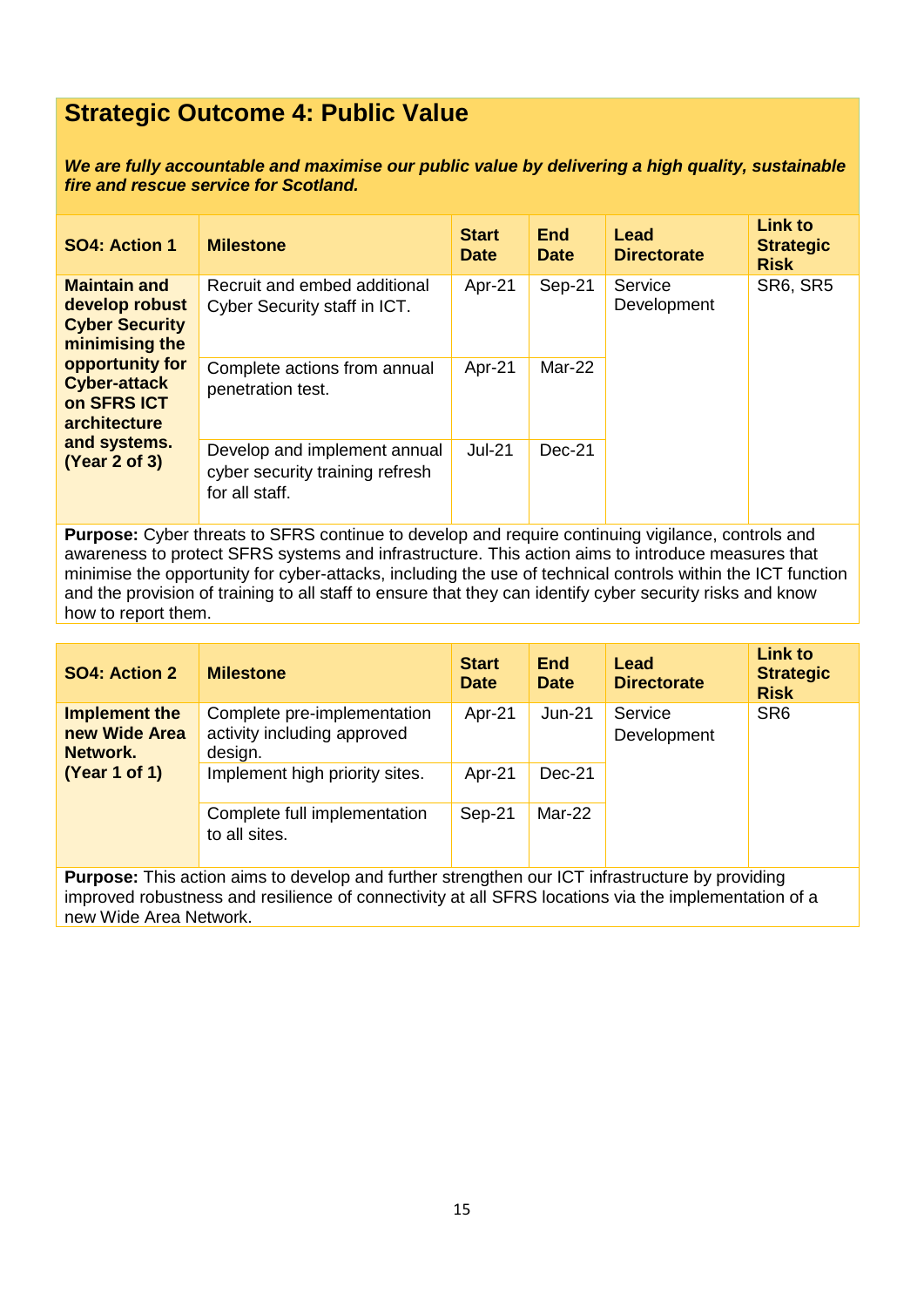| SO4: Action 3                                                                                       | <b>Milestone</b>                                                                                     | <b>Start</b><br><b>Date</b> | <b>End</b><br><b>Date</b> | Lead<br><b>Directorate</b> | <b>Link to</b><br><b>Strategic</b><br><b>Risk</b> |
|-----------------------------------------------------------------------------------------------------|------------------------------------------------------------------------------------------------------|-----------------------------|---------------------------|----------------------------|---------------------------------------------------|
| <b>Develop and</b><br>publish the<br><b>SFRS Digital</b><br>Strategy 2021-<br>2024<br>(Year 1 of 1) | Complete research and<br>development for the Digital<br>Strategy.                                    | Apr-21                      | $Jun-21$                  | Service<br>Development     | SR <sub>6</sub>                                   |
|                                                                                                     | Carry out consultation and<br>engagement.                                                            | $Jul-21$                    | $Oct-21$                  |                            |                                                   |
|                                                                                                     | Gain approval and publish the<br><b>SFRS Digital Strategy.</b>                                       | $Oct-21$                    | $Dec-21$                  |                            |                                                   |
|                                                                                                     | <b>Purpose:</b> This action will provide a document that outlines the Service's strategy for digital |                             |                           |                            |                                                   |

transformation in line with our future's vision and the SFRS Strategic Plan.

| SO4: Action 4                      | <b>Milestone</b>                                           | <b>Start</b><br><b>Date</b> | <b>End</b><br>Date | <b>Lead Directorate Strategic</b> | <b>Link to</b><br><b>Risk</b> |
|------------------------------------|------------------------------------------------------------|-----------------------------|--------------------|-----------------------------------|-------------------------------|
| <b>Develop the</b>                 | Appointment of Change                                      | Apr-21                      | Mar-22             | Service                           | SR7, SR8                      |
| structure of the<br><b>Service</b> | Management posts in line with<br>2020 Structure Review and |                             |                    | Development                       |                               |
| <b>Development</b>                 | available financial envelope.                              |                             |                    |                                   |                               |
| <b>Directorate to</b>              | Appointment of Change Delivery                             | Apr-21                      | Mar-22             |                                   |                               |
| support the                        | posts in line with 2020 Structure                          |                             |                    |                                   |                               |
| delivery of the                    | Review and available financial                             |                             |                    |                                   |                               |
| <b>SFRS change</b>                 | envelope.                                                  |                             |                    |                                   |                               |
| ambition and                       | Appointment of Change Support                              | Apr-21                      | Mar-22             |                                   |                               |
|                                    | <b>change portfolio.</b> posts in line with 2020 Structure |                             |                    |                                   |                               |
| (Year 1 of 1)                      | Review and available financial                             |                             |                    |                                   |                               |
|                                    | envelope.                                                  |                             |                    |                                   |                               |

**Purpose:** The Service Development Directorate was formed in March 2020 with the overarching purpose of providing the bridge between strategy and implementation, through the coordination of activity and delivery of access to a full suite of change management, change delivery and service improvement capabilities, all within a single location. This action will see the creation of an appropriate Directorate structure with the embedded capacity and capability required to deliver against the SFRS change ambition and agreed change portfolio.

| <b>SO4: Action 5</b>                                                                                                                   | <b>Milestone</b>                                                                                                              | <b>Start</b><br><b>Date</b> | <b>End</b><br><b>Date</b> | Lead<br><b>Directorate</b> | <b>Link to</b><br><b>Strategic</b><br><b>Risk</b> |
|----------------------------------------------------------------------------------------------------------------------------------------|-------------------------------------------------------------------------------------------------------------------------------|-----------------------------|---------------------------|----------------------------|---------------------------------------------------|
| <b>Managing Successful</b><br><b>Implement</b><br>Programmes Training.<br>Portfolio,<br><b>Programme</b><br>and Project<br>approach to |                                                                                                                               | <b>Nov-20</b>               | Mar-22                    | Service<br>Development     | SR7, SR8                                          |
| managing<br>change across<br>the SFRS.<br>(Years 2 of 2)                                                                               | Senior Responsible Officer<br>and Executive Lead Training<br>for Strategic Leadership Team<br>and Senior Management<br>Board. | Apr-21                      | Mar-22                    |                            |                                                   |

**Purpose:** This action will introduce a Portfolio approach, replacing the previous programme approach, to delivering change that will assist us to successfully manage major projects on time and to cost. Additionally, this approach helps us meets the requirements of the Government Gateway Review carried out in February 2020.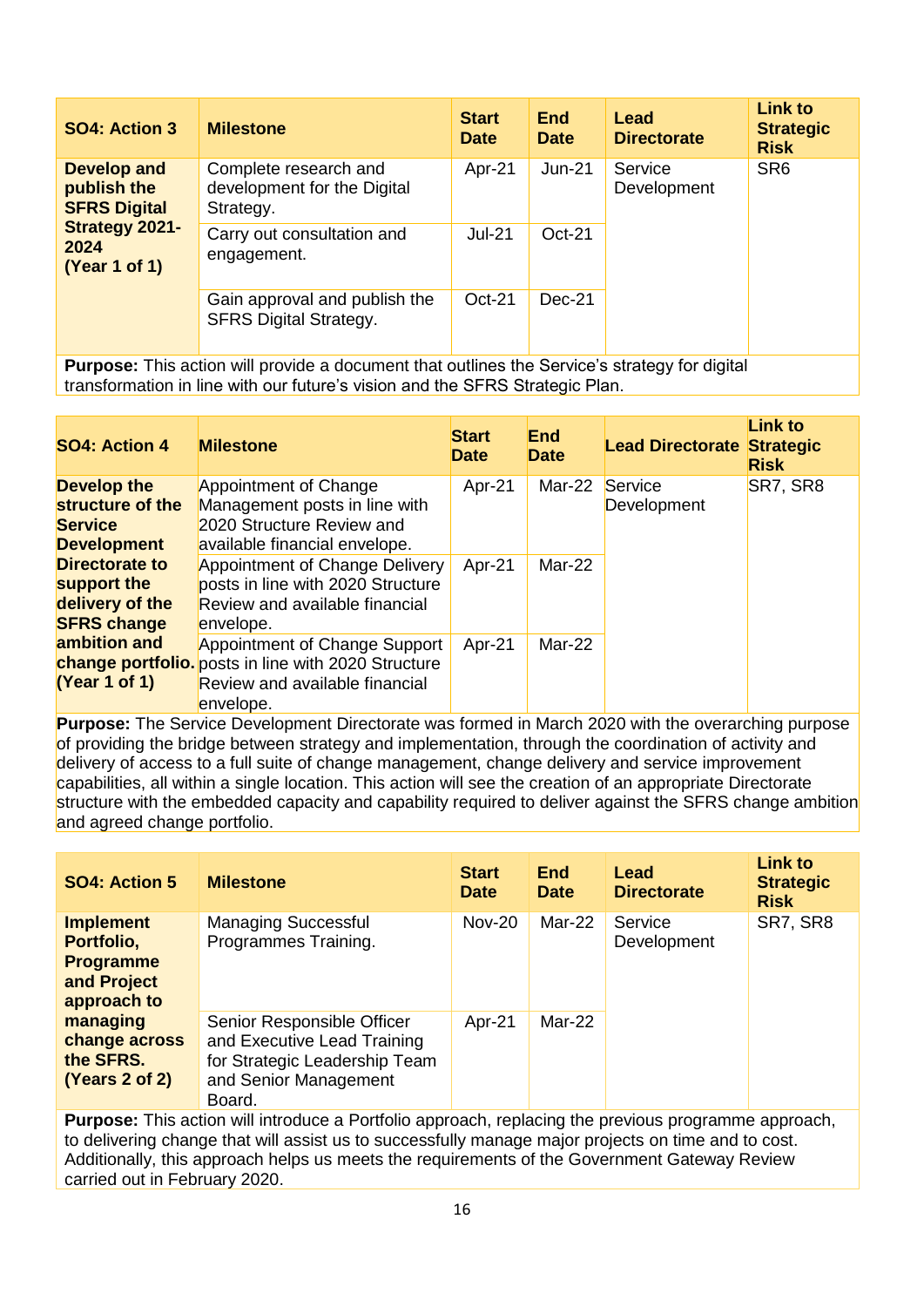| SO4: Action 6                                                                                                                  | <b>Milestone</b>                                                                                                       | <b>Start</b><br><b>Date</b> | <b>End</b><br><b>Date</b> | Lead<br><b>Directorate</b>                    | <b>Link to</b><br><b>Strategic</b><br><b>Risk</b> |
|--------------------------------------------------------------------------------------------------------------------------------|------------------------------------------------------------------------------------------------------------------------|-----------------------------|---------------------------|-----------------------------------------------|---------------------------------------------------|
| <b>Implement</b><br><b>Year 2 Actions</b><br>from the<br>Carbon<br><b>Management</b><br><b>Plan 2020-2025</b><br>(Year 2 of 5) | <b>Install Electric Vehicle</b><br>Charging to corporate hubs<br>and rural wholetime Watch<br><b>Manager Stations.</b> | Apr-21                      | Mar-22                    | Finance and<br>Contractual<br><b>Services</b> | <b>SR8, SR7,</b><br>SR6, SR4                      |
|                                                                                                                                | Photo voltaic installations to<br>corporate hubs and larger<br>wholetime stations.                                     | Apr-21                      | Mar-22                    |                                               |                                                   |
|                                                                                                                                | Installation of Building<br>Management Systems to<br>larger premises.                                                  | Apr-21                      | Mar-22                    |                                               |                                                   |

**Purpose:** Our Carbon Management Plan, in response to the Scottish Government's Emergency Climate, is a legislative commitment. This action will see delivery of our Year 2 actions within the Plan which seek to reduce of carbon footprint and provide a cleaner environment to the communities of Scotland.

| SO4: Action 7                                                                                                                                                     | <b>Milestone</b>                                                                                   | <b>Start</b><br><b>Date</b> | <b>End</b><br><b>Date</b> | Lead<br><b>Directorate</b>                    | <b>Link to</b><br><b>Strategic</b><br><b>Risk</b> |
|-------------------------------------------------------------------------------------------------------------------------------------------------------------------|----------------------------------------------------------------------------------------------------|-----------------------------|---------------------------|-----------------------------------------------|---------------------------------------------------|
| <b>Develop formal</b><br><b>Fleet Strategy</b><br>2022-2032, with<br>clear links to<br>the Carbon<br><b>Management</b><br><b>Plan 2020-2025</b><br>and associated | Present draft Fleet Strategy to<br>Asset Management Liaison<br>Board.                              | $May-21$                    | Sep-21                    | Finance and<br>Contractual<br><b>Services</b> | <b>SR4, SR6,</b><br>SR7, SR8                      |
|                                                                                                                                                                   | Undertake internal consultation<br>on draft Strategy.                                              | $Oct-21$                    | $Dec-21$                  |                                               |                                                   |
| strategies.<br>(Year 1 of 1)                                                                                                                                      | <b>Present Strategy to Strategic</b><br>Leadership Team.                                           | $Jan-22$                    | $Jan-22$                  |                                               |                                                   |
|                                                                                                                                                                   | <b>Durages:</b> This estian will provide a dequment that outlines how we will meness CEDS Flast in |                             |                           |                                               |                                                   |

**Purpose:** This action will provide a document that outlines how we will manage SFRS Fleet, in collaboration end users, to meet the needs of a changing modern fire and rescue service that is committed to the reduction of its carbon footprint.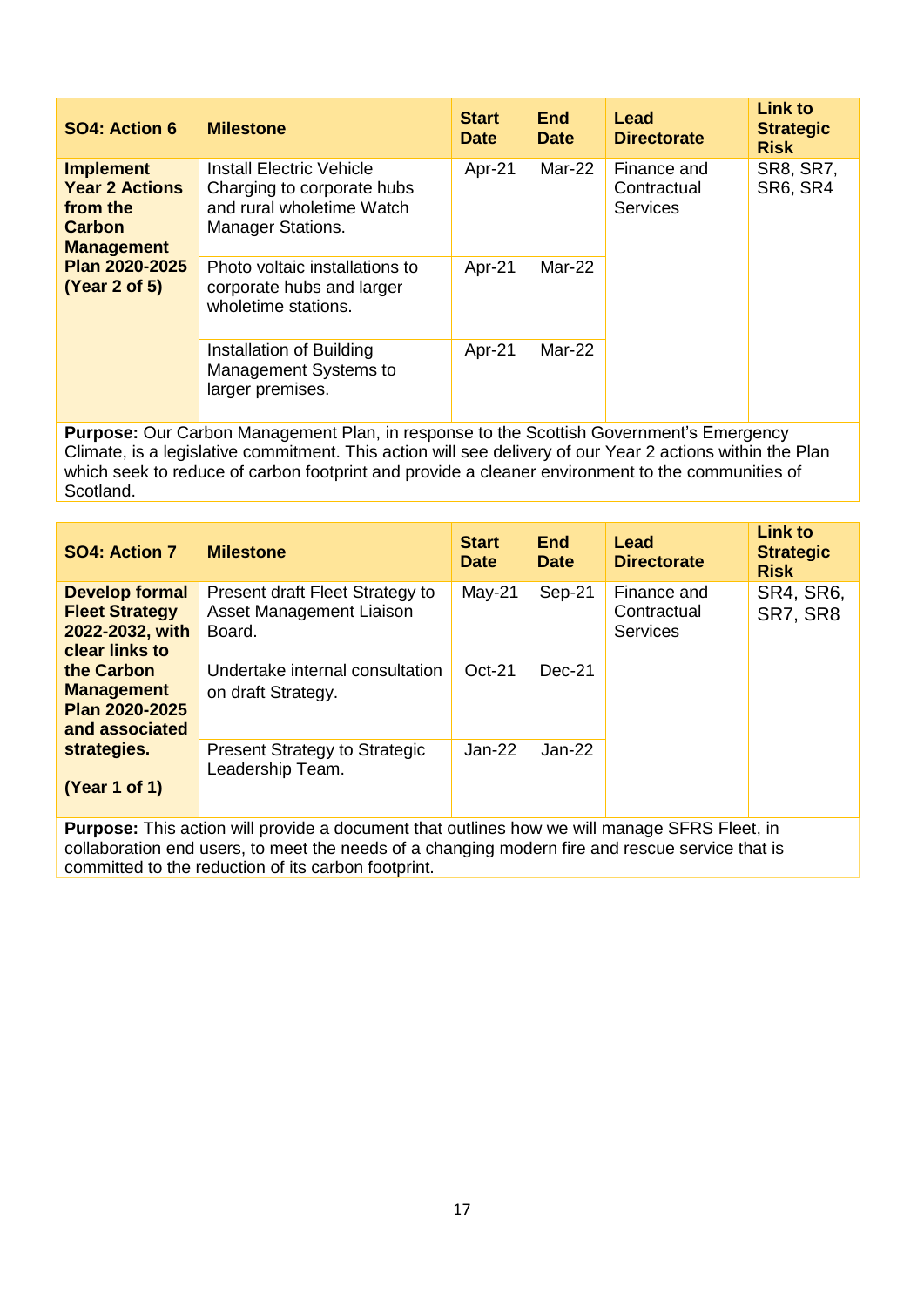| <b>SO4: Action 8</b>                                                        | <b>Milestone</b>                                                                | <b>Start</b><br><b>Date</b> | <b>End</b><br><b>Date</b> | Lead<br><b>Directorate</b>                    | <b>Link to</b><br><b>Strategic</b><br><b>Risk</b> |
|-----------------------------------------------------------------------------|---------------------------------------------------------------------------------|-----------------------------|---------------------------|-----------------------------------------------|---------------------------------------------------|
| <b>Complete</b><br>decommissioning<br>of fuel sites<br><b>identified as</b> | Commence three-year<br>decommissioning plan.                                    | Feb-21                      | $Feb-24$                  | Finance and<br>Contractual<br><b>Services</b> | SR4, SR5,<br>SR <sub>6</sub>                      |
| environmental<br>$concerns -$<br>surplus.<br>(Year 1 of Year 1)             | Upgrade and modernise<br>existing Fuel sites to provide<br>enhanced resilience. | $May-21$                    | Dec-21                    |                                               |                                                   |

**Purpose:** An Audit of Fuel Management Arrangements was undertaken in 2018 where a recommendation was made to implement a long-term strategy for bulk fuel tanks, including a decommissioning programme. This action will ensure that surplus fuel sites are decommissioned, addressing the risk of degrading tanks causing seepage and the resultant impact on the wider environment.

| SO4: Action 9                                                                                                                                                                                                   | <b>Milestone</b>                                                     | <b>Start</b><br><b>Date</b> | <b>End</b><br><b>Date</b> | Lead<br><b>Directorate</b>                    | Link to<br><b>Strategic</b><br><b>Risk</b> |
|-----------------------------------------------------------------------------------------------------------------------------------------------------------------------------------------------------------------|----------------------------------------------------------------------|-----------------------------|---------------------------|-----------------------------------------------|--------------------------------------------|
| <b>Implement</b><br><b>Employee Self</b><br><b>Service (ESS)</b><br>for all<br>employees<br>within iTrent,<br>as a precursor<br>to future<br>development<br>within the<br><b>PTFA project.</b><br>(Year 1 of 3) | Complete support staff<br>transition from paper process<br>to ESS.   | Apr-21                      | $May-21$                  | Finance and<br>Contractual<br><b>Services</b> | <b>SR5, SR7</b>                            |
|                                                                                                                                                                                                                 | Review lessons learned from<br>wholetime pilots (North and<br>East). | Mar-21                      | Apr-21                    |                                               |                                            |
|                                                                                                                                                                                                                 | Rollout of ESS wholetime<br>employees.                               | Apr-21                      | $Jun-21$                  |                                               |                                            |
|                                                                                                                                                                                                                 | Complete wholetime transition<br>from paper process to ESS.          | $Jul-21$                    | Sep-21                    |                                               |                                            |
|                                                                                                                                                                                                                 | Post project review and<br>benefits realisation.                     | <b>Oct-21</b>               | $Dec-21$                  |                                               |                                            |

**Purpose:** This action will reduce administrative burden on the Service by introducing an online selfservice tool for all staff. The tool allows staff to complete a range of administrative tasks including booking leave, updating personal details, viewing payslips and making overtime/other allowance claims. As well as reducing the administrative burden on the Service, the tool aims to improve employee experience by moving away from paper-based processes.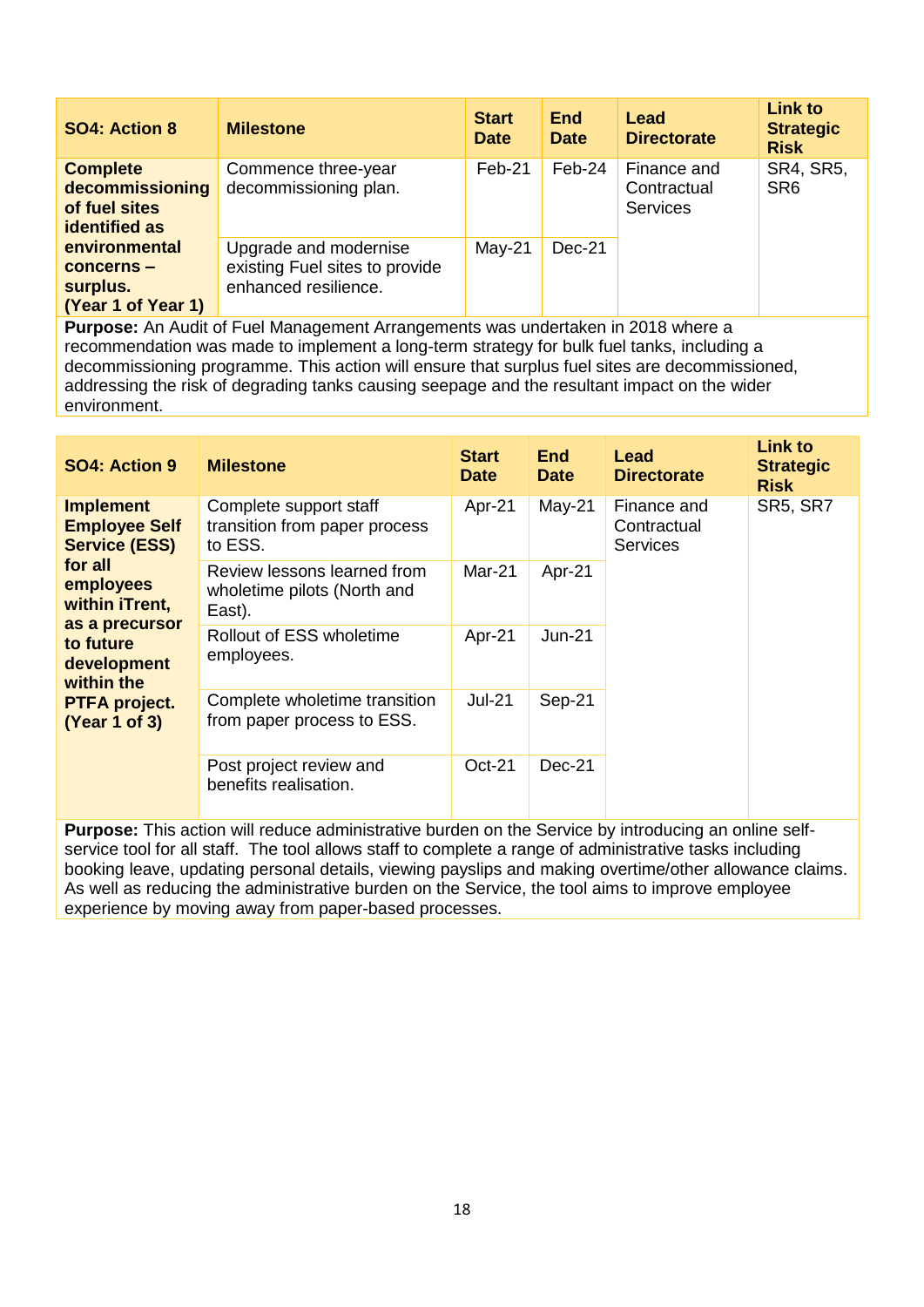| SO4: Action 10                                                                                         | <b>Milestone</b>                             | <b>Start</b><br><b>Date</b> | <b>End</b><br><b>Date</b> | Lead<br><b>Directorate</b>             | <b>Link to</b><br><b>Strategic</b><br><b>Risk</b> |
|--------------------------------------------------------------------------------------------------------|----------------------------------------------|-----------------------------|---------------------------|----------------------------------------|---------------------------------------------------|
| <b>Explore</b><br><b>opportunities</b><br>to consolidate                                               | <b>Review current LGPS</b><br>arrangements.  | Apr-21                      | $Jun-21$                  | Finance and<br>Contractual<br>Services | SR7, SR4                                          |
| Local<br><b>Government</b>                                                                             | Design and agree options to<br>take forward. | $Jul-21$                    | Sep-21                    |                                        |                                                   |
| <b>Pension</b><br><b>Scheme</b>                                                                        | Consultation on options with<br>employees.   | Oct-21                      | $Dec-21$                  |                                        |                                                   |
| (LGPS)<br>membership.<br>(Year 1 of 3)                                                                 | Procure/select provider.                     | Jan-22                      | Mar-22                    |                                        |                                                   |
| <b>Purpose:</b> The Service currently administers multiple Pensions under the Local Government Pension |                                              |                             |                           |                                        |                                                   |

Scheme (LGPS). This action would reduce that administrative burden by exploring opportunities to consolidate LGPS membership and ensure that we achieve best value for employer contributions.

| SO4: Action 11                                                                               | <b>Milestone</b>                                                                                                                                                                       | <b>Start</b><br><b>Date</b> | End<br><b>Date</b> | Lead<br><b>Directorate</b>                  | <b>Link to</b><br><b>Strategic</b><br><b>Risk</b> |
|----------------------------------------------------------------------------------------------|----------------------------------------------------------------------------------------------------------------------------------------------------------------------------------------|-----------------------------|--------------------|---------------------------------------------|---------------------------------------------------|
| <b>Implement</b><br><b>robust</b><br>sustainable<br>arrangements<br>for the<br>mainstreaming | Develop and introduce revised<br><b>Equality Outcomes.</b>                                                                                                                             | $Jun-20$                    | Apr-21             | People and<br>Organisational<br>Development | <b>SR4, SR5</b>                                   |
| of equality,<br>diversity,<br>inclusion and<br>human rights.<br>(Years 3 of 3)               | Co-ordinate SFRS response to<br>existing and emerging equality<br>related obligations and raise<br>profile of SFRS as leader in<br>equality, diversity, inclusion<br>and human rights. | Apr-20                      | Mar-22             |                                             |                                                   |

**Purpose:** There is a legal obligation for the SFRS to mainstream equality across functions, employment practice, service provision and into corporate governance arrangements. This action will result in Equality Outcomes that are aligned with SFRS strategic priorities and provide a means to track the equality impact of our employment practices and service provision on equality groups.

| SO4: Action 12                                                                                        | <b>Milestone</b>                                              | <b>Start</b><br><b>Date</b> | <b>End</b><br><b>Date</b> | <b>Lead Directorate Strategic</b>                                  | <b>Link to</b><br><b>Risk</b> |
|-------------------------------------------------------------------------------------------------------|---------------------------------------------------------------|-----------------------------|---------------------------|--------------------------------------------------------------------|-------------------------------|
| <b>Review the SFRS</b><br><b>Corporate</b><br><b>Governance</b><br><b>Framework.</b><br>(Year 1 of 3) | Create a new and updated SFRS Apr-21<br>Governance Framework. |                             | Mar-22                    | Strategic<br>Planning,<br>Performance and<br><b>Communications</b> | SR3, SR4                      |

**Purpose:** As part of our on-going commitment to good governance, this action will ensure that the intelligence gathered via the annual governance review and ongoing improvement work will be used to refresh the SFRS Governance Framework.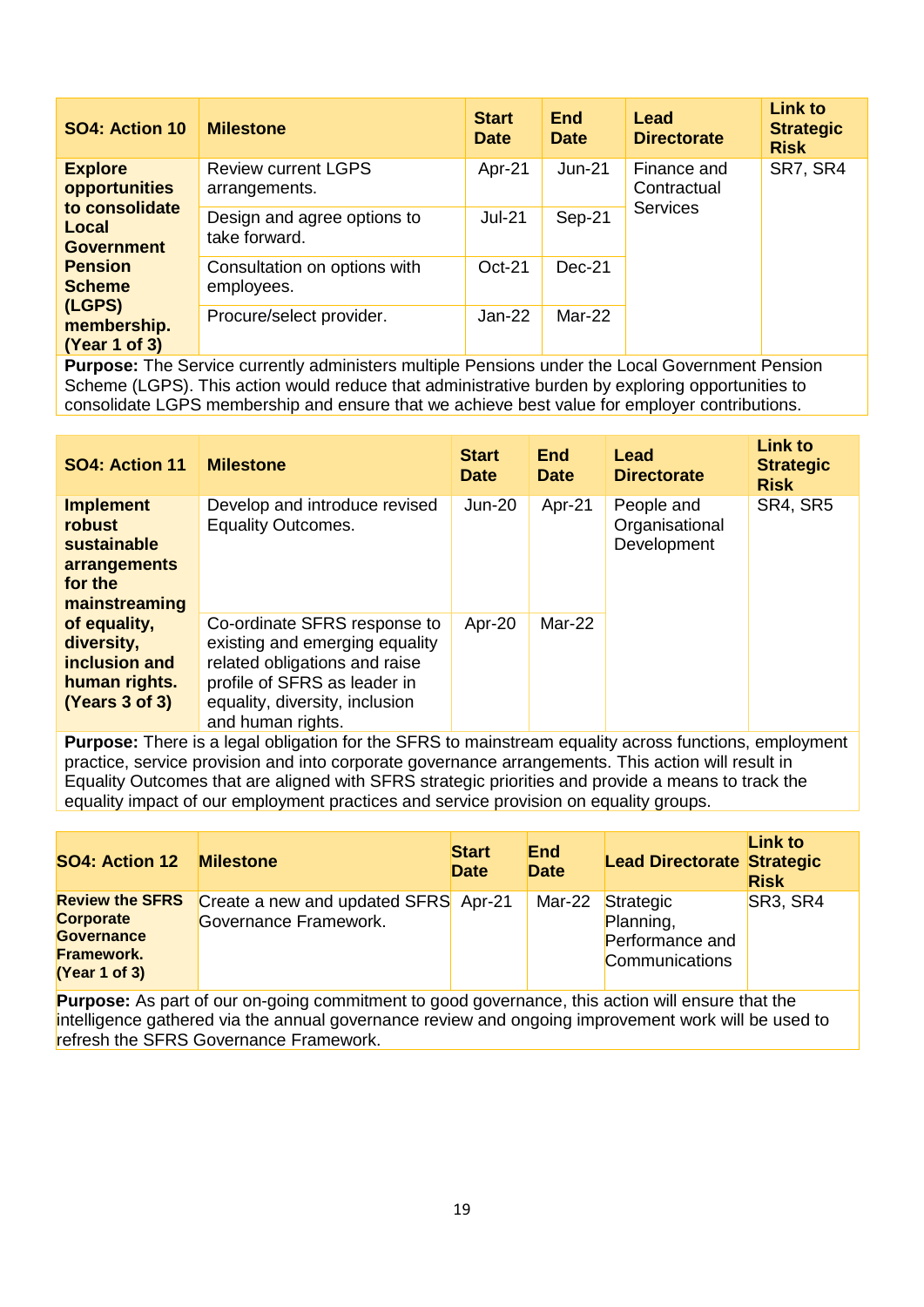| SO4: Action 13                                                                                             | <b>Milestone</b>                                                                                                                                        | <b>Start</b><br><b>Date</b> | <b>End</b><br><b>Date</b> | Lead<br><b>Directorate</b> | <b>Link to</b><br><b>Strategic</b><br><b>Risk</b> |
|------------------------------------------------------------------------------------------------------------|---------------------------------------------------------------------------------------------------------------------------------------------------------|-----------------------------|---------------------------|----------------------------|---------------------------------------------------|
| Create a<br>structure for<br>the Service<br><b>Delivery</b><br><b>Directorate</b>                          | Review the arrangements and<br>structures for Business<br>support, Central staffing and<br>the wider Service Delivery<br>Area models.                   | Sep-20                      | Mar-22                    | <b>Service Delivery</b>    | SR1, SR3                                          |
| that<br>recognises the<br>relationship<br>between its<br>constituent<br><b>Functions.</b><br>(Year 1 of 2) | Re-align budgets to provide<br>management capacity to<br>undertake wider Prevention<br>and Protection structure<br>review.                              | Apr-21                      | Sep -21                   |                            |                                                   |
|                                                                                                            | Undertake a mapping exercise<br>to establish legislative<br>requirements of Prevention<br>and Protection Delivery.                                      | Sep-21                      | $Dec-21$                  |                            |                                                   |
|                                                                                                            | Establish existing and future<br>resource requirements to<br>maintain legislative compliance<br>with the Prevention and<br><b>Protection Structure.</b> | Jan-22                      | Mar-22                    |                            |                                                   |
| <b>Purpose:</b> The Service Delivery Directorate was created in 2020 and saw the amalgamation of           |                                                                                                                                                         |                             |                           |                            |                                                   |

Operations, Prevention & Protection, and Service Delivery Areas. This action will examine the structures, work, working practices and cultures of each of these functions to ensure a positive transition from standalone entities to an integrated and equal partnership within the Service Delivery Directorate.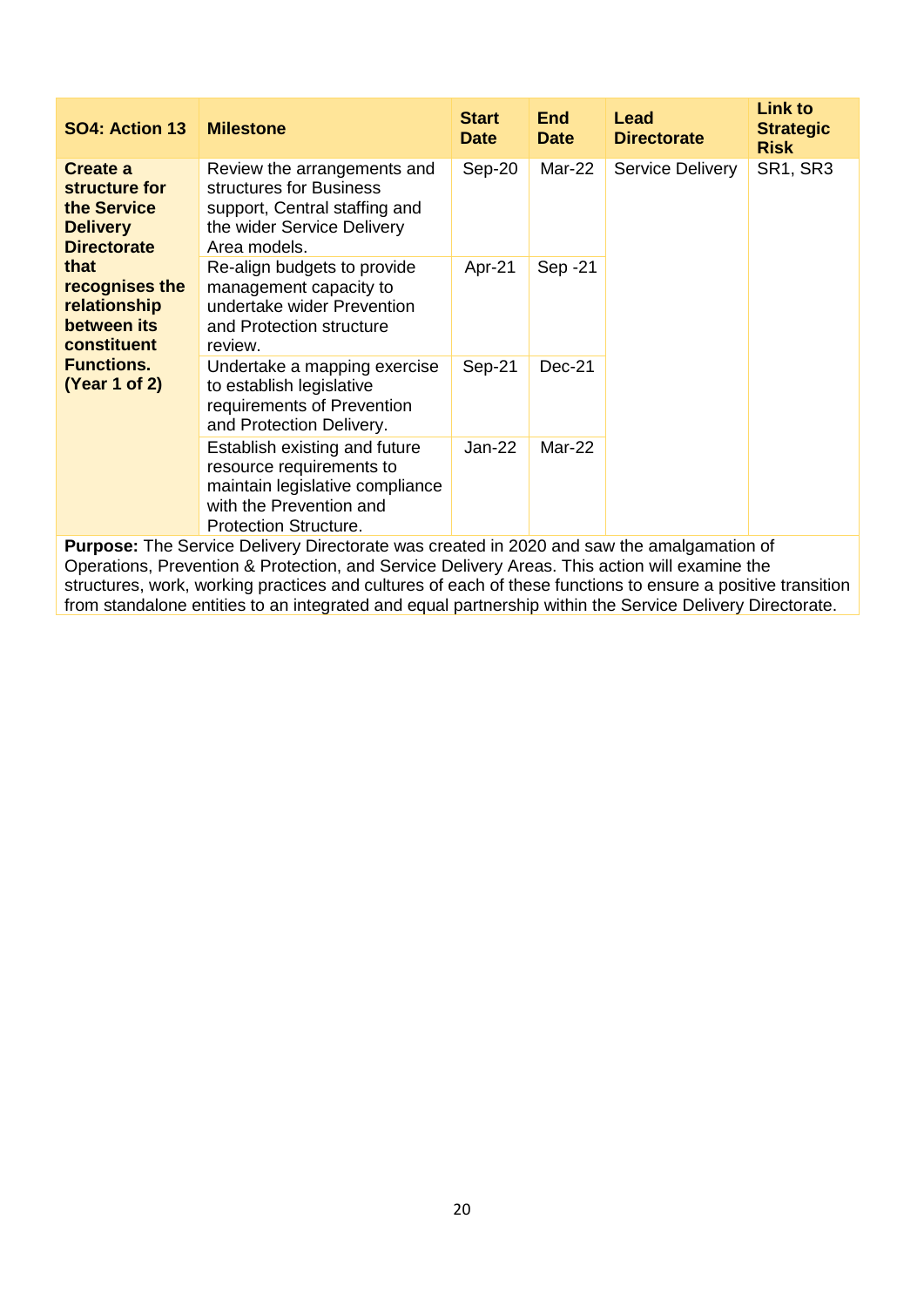# **Appendix 1: Strategic Risks Table**

| <b>Strategic</b><br><b>Risk</b> | <b>Risk Description</b>                                                                                                                                                                                         |
|---------------------------------|-----------------------------------------------------------------------------------------------------------------------------------------------------------------------------------------------------------------|
| SR <sub>1</sub>                 | Ability to improve the safety and well-being of people throughout Scotland through the<br>delivery of our services.                                                                                             |
| SR <sub>2</sub>                 | Ability to reduce the number of unwanted fire alarm signals and associated occupational<br>road risk.                                                                                                           |
| SR <sub>3</sub>                 | Ability to collaborate effectively with partners and communities, to enhance service<br>delivery and best value.                                                                                                |
| SR4                             | Ability to ensure legal and regulatory compliance.                                                                                                                                                              |
| SR <sub>5</sub>                 | Ability to have in place a suitably skilled, trained and motivated workforce that is well<br>supported both physically and mentally.                                                                            |
| SR <sub>6</sub>                 | Ability to have in operational use the necessary assets, equipment, supplies and<br>services to enable the smooth running of the organisation, that exploit available<br>technologies and deliver public value. |
| SR <sub>7</sub>                 | Ability to deliver a high quality, sustainable service within the funding envelope.                                                                                                                             |
| SR <sub>8</sub>                 | Ability to anticipate and adapt to a changing environment through innovation and<br>improved performance.                                                                                                       |
| SR <sub>9</sub>                 | While Covid-19 remains a threat to health, the ability of SFRS to protect staff, partners<br>and the public while meeting service delivery demands.                                                             |